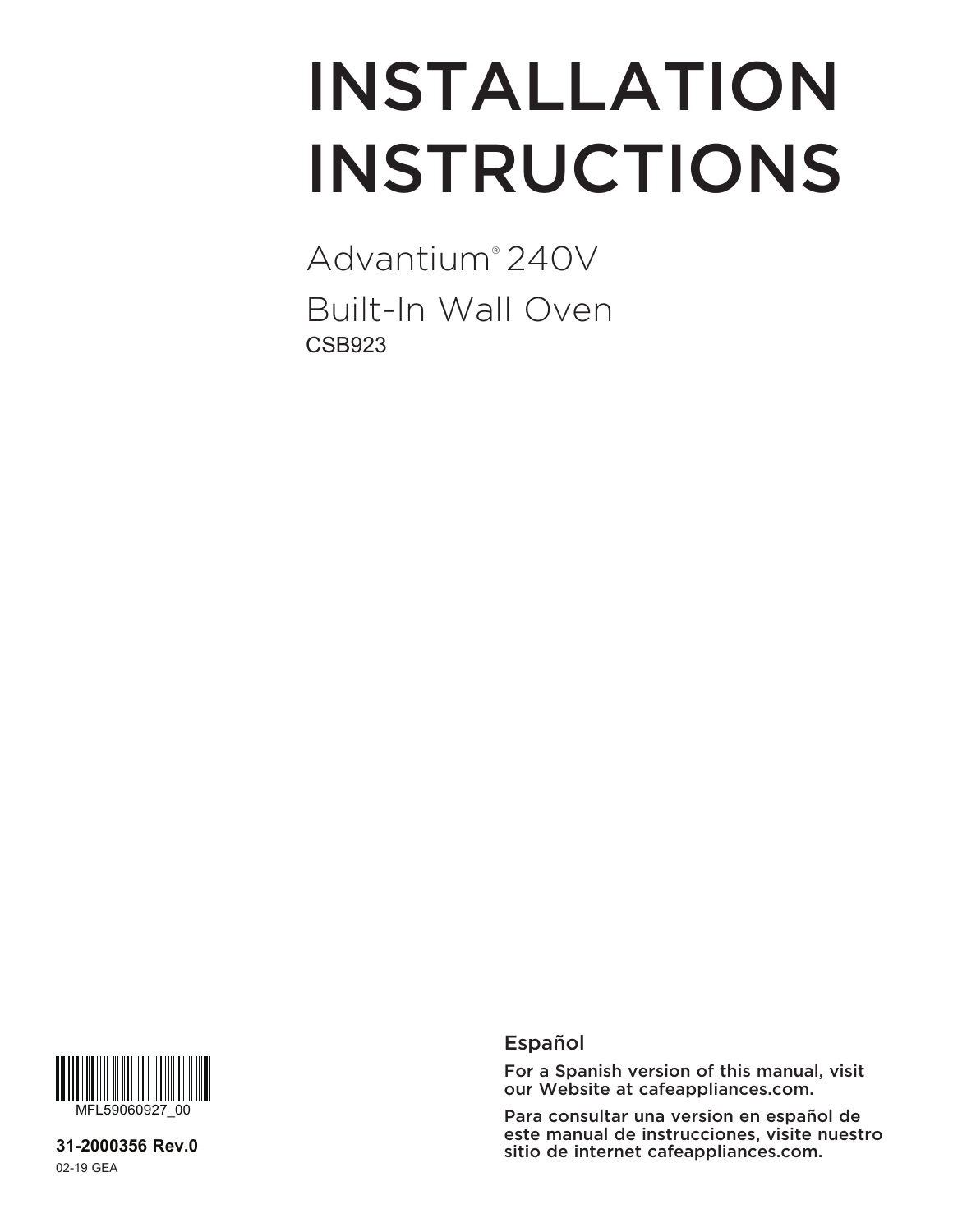# **Safety Information**

# **BEFORE YOU BEGIN**

**Read these instructions completely and carefully.**

**IMPORTANT —** Save these instructions for local inspector's use.

**IMPORTANT —** Observe all governing codes and ordinances.

- **• Note to Installer —** Be sure to leave these instructions with the Consumer.
- **• Note to Consumer —** Keep these instructions with your Owner's Manual for future reference.
- **Skill Level —** Installation of this appliance requires basic mechanical and electrical skills.
- **Completion Time — 1 Hour.**
- Proper installation is the responsibility of the installer. Product failure due to improper installation is not covered under the warranty. See Owner's Manual for warranty information.

**IMPORTANT —** Use this oven only for its intended purpose. Never use the oven for warming or heating a room. Prolonged use of the oven without proper ventilation can be hazardous.

**ACAUTION** For personal safety, remove house fuse or oven circuit breaker before beginning installation to avoid severe or fatal shock injury.

# **ACAUTION** For personal safety, the

mounting surface must be capable of supporting the cabinet load, in addition to the added weight of the oven and drawer, plus additional oven loads.

### **CONTENTS**

| <b>Design Information</b><br>Product Dimensions and Clearances3<br>Tools and Parts Required 3                                                         |  |
|-------------------------------------------------------------------------------------------------------------------------------------------------------|--|
| <b>Installation Preparation</b><br>Preparing the Opening (Installation without<br>With Accessory Storage Drawer 8<br><b>Installation Instructions</b> |  |
| Step 1, Remove Packaging and Parts9<br>Step 3, Install Bottom Trim 11<br>Step 4, Install Mounting Screws 11<br>Step 5, Finalize Installation  11      |  |

# **MODELS AVAILABLE**

### **Café Pro Models:**

CSB923P2NS1 - Stainless Steel CSB923P3ND1 - Matte Black CSB923P4NW2 - Matte White

### **Café Min Models:**

CSB923M2NS5 - Stainless Steel

\* Accessory storage drawer is only available for stainless steel models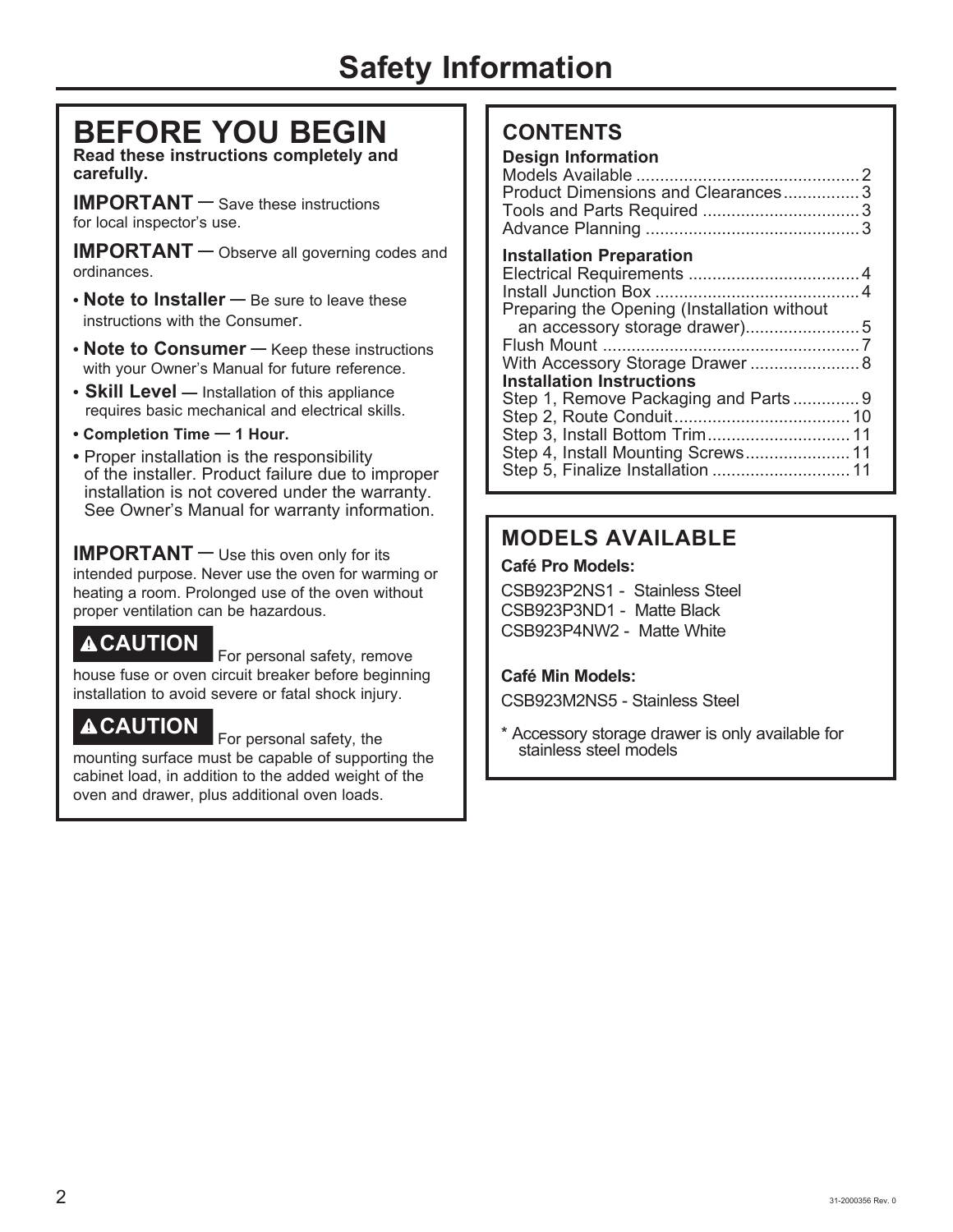# **PRODUCT DIMENSIONS AND CLEARANCES** NOTE: Appearance will vary by model.



### **TOOLS AND PARTS REQUIRED (NOT SUPPLIED)**

- **•** #2 Phillips screwdriver
- **•** Hand held drill
- **•** High speed drill bit, 3/32" diameter
- **•** 3/8" slot head screwdriver
- **•** Level
- **•** Saw
- **•** 2x4 or 2x2 lumber for installing runners or 3/8" plywood for floor (if required)
- **•** Wood screws or other hardware for installing runner or shelf to support oven (if required)
- **•** Safety glasses or goggles

### **ELECTRICAL TOOLS AND PARTS REQUIRED (NOT SUPPLIED)**

- **•** Junction box
- **•** Electrical cable (3-conductor or 4-conductor wire as required by local codes)
- **•** UL-listed conduit connectors
- **•** Wire cutters and wire strippers

# **FLUSH MOUNT INSTALLATION**

This installation method allows for the unit face to be inline with the cabinet face.

### **IMPORTANT: HIGH SKILL LEVEL IN CARPENTRY IS REQUIRED. Non-standard cabinetry may be required.**

Flush installation of the oven will lead to the exposure of the cabinet face frame edges.

Side cleats may be visible and should be a finished surface.



# **ADVANCE PLANNING**

- **•** These ovens may be installed directly into a 30" wide oven cabinet.
- **•** Cutout dimensions are NOT the same for installation with or without an accessory storage drawer. Make sure to use the correct cutout when preparing the opening.

### **IMPORTANT —** This oven is not approved for use above another built-in Advantium Speedcook oven, a side by side installation or below a countertop.

- **•** For personal safety, this oven cannot be installed in a cabinet arrangement such as an island or peninsula.
- The oven must be installed at least 36-3/4" above the floor.
- Allow for clearance to adjacent corners, walls, drawers, etc.
- Cabinets installed adjacent to wall ovens must have an adhesion spec of at least 194ºF temperature rating.

The oven must be securely installed in a cabinet that is firmly attached to the house structure. Weight on the oven door could cause the oven

to tip and result in injury. Never allow anyone to climb, sit, stand or hang on the oven door.

If installing the drawer accessory, the drawer must be assembled to the oven prior to installation into the cabinet. See the Accessory Storage Drawer Assembly Instructions.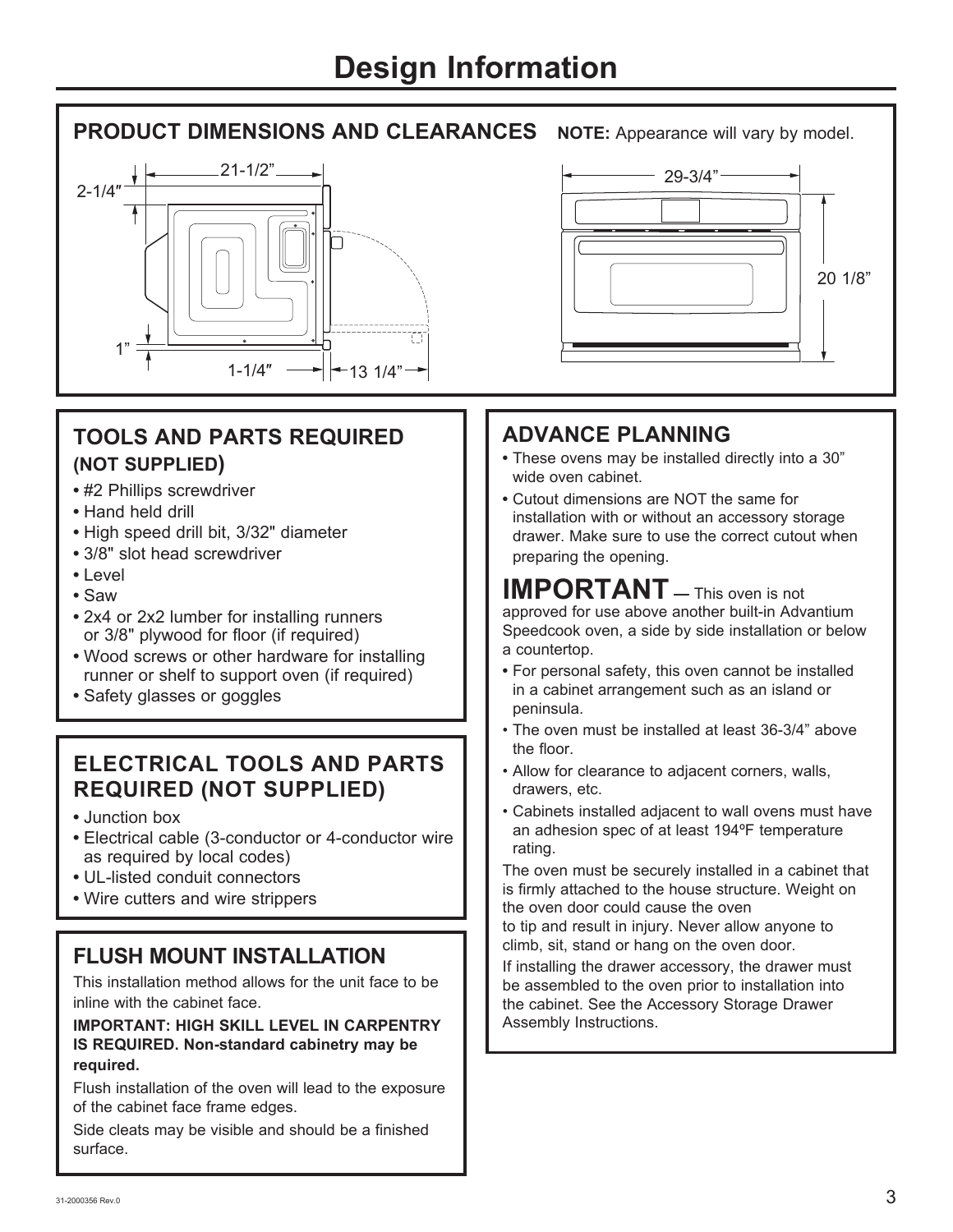# **ELECTRICAL REQUIREMENTS**

### **Single Advantium Installation**

Product rating is 120/208 or 120/240 volt, 60 Hz, 30 amps. This product must be connected to a supply circuit of the proper voltage and frequency and protected by a time delay fuse or circuit breaker. Power should be supplied from a separate, dedicated 30-ampere branch circuit. Wire size must conform to the requirements of the National Electrical Code or the prevailing local code.

### **Combined Advantium and Wall Oven Installation**

When installed in combination with a single wall oven, use separate electrical junction boxes.

Refer to single oven installation instructions for electrical requirements of that product.

These connections must be made by a qualified electrician. All electrical connections must meet National Electrical Code or prevailing local codes.

### **Combined Advantium and Warming Drawer Installation**

When installing the Advantium oven over an electric warming drawer, a separate 120V, 60Hz, properly

grounded receptacle must be installed. See instructions packed with the warming drawer.

# **WARNING**

- The electrical power to the oven branch circuit must be shut off while line connections are being made.
- Use copper wiring only.
- Electrical ground is required on this appliance. The free end of the green wire (ground wire) must be connected to a suitable ground. This wire must remain grounded to the oven.
- If cold water pipe is interrupted by plastic, non-metallic gaskets, union connections or other insulating materials, DO NOT use for grounding.
- DO NOT ground to a gas pipe.
- DO NOT have a fuse in the NEUTRAL or GROUNDING circuit. A fuse in the NEUTRAL or GROUNDING circuit could result in an electrical shock.
- Check with a qualified electrician if you are in doubt as to whether the appliance is properly grounded.

Failure to follow these instructions could result in serious injury or death.

# **GROUNDING INSTRUCTIONS**

# **WARNING Improper use of the grounding plug can result in a risk of electric shock.**

This appliance must be connected to a grounded, metallic, permanent wiring system, or an equipment grounding conductor should be run with the circuit conductors and connected to the equipment grounding terminal or lead on the appliance.

## **INSTALL JUNCTION BOX**

The conduit is located at the top right on the back of the oven.

Locate and install the junction box within reach of the oven conduit.

- **•** Through the left or right sides of the cabinet wall and into adjacent cabinet.
- **•** Or, through the cutout floor.
- **•** Or, in the upper cabinet.

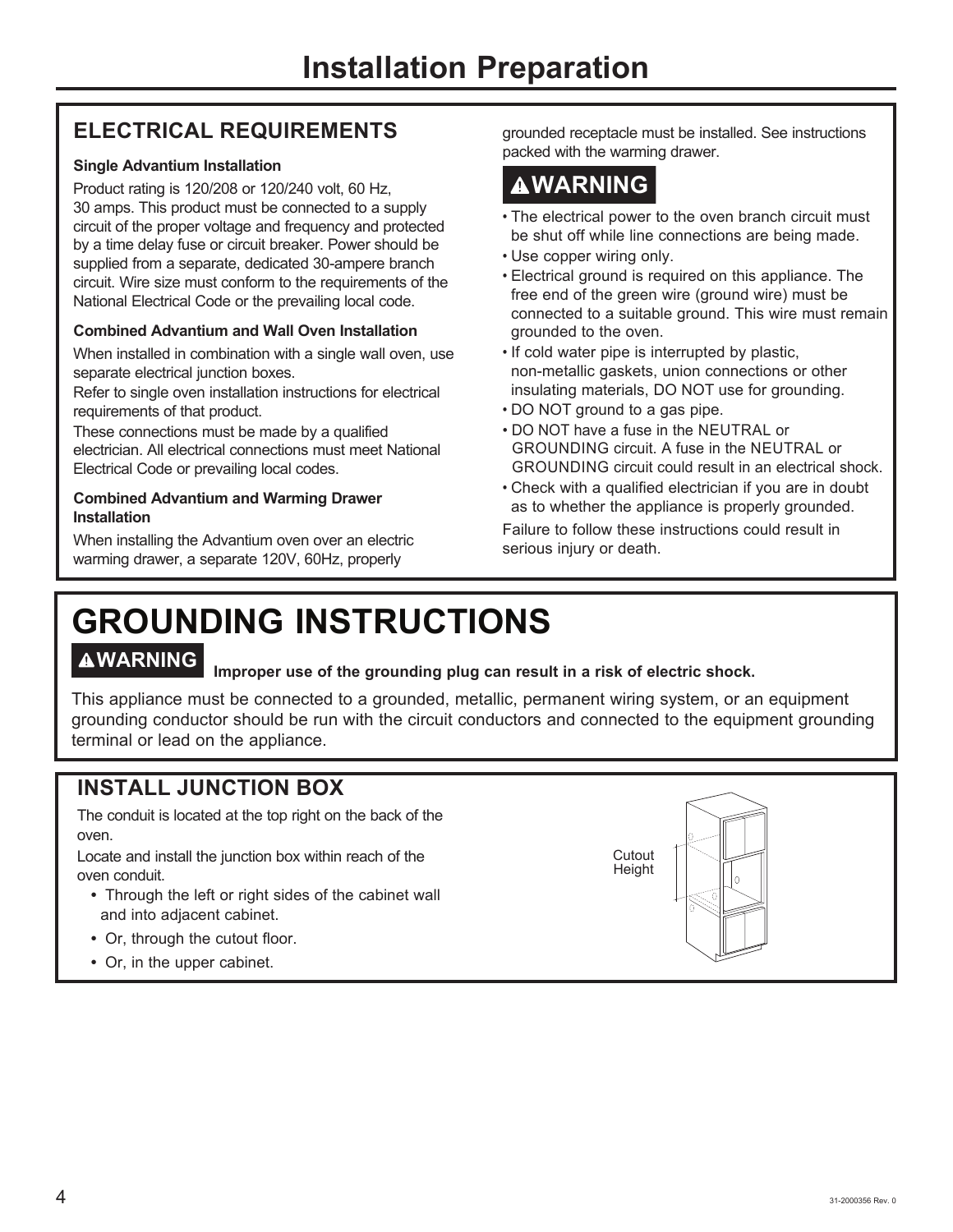**IMPORTANT:** Always maintain 36-3/4" minimum height from the floor to the cutout in any single or combined installation.

# **PREPARE THE OPENING**

The Advantium 240V can be installed in combination with other Built-In appliances. Always follow each product's Installation Instructions to complete the installation.

### **Single Advantium 240V Installation:**

Order a 30" wide single oven cabinet or cut the opening in a wall to the dimensions shown.



- Always maintain 36-3/4" minimum height from the floor to the cutout in any single or combined installation.
- Allow 2 1/8" case trim overlap on the sides and 1" overlap on the bottom of the opening for all models. Allow 2 1/4" case trim overlap on the top.
- Oven overlaps will conceal cut edges on all sides of the opening.

When installed over a single oven or a warming drawer, allow at least 2" between the two openings. This separation will provide clearance for bottom overlap of the Advantium 240V and the other appliance overlaps.

Construct a solid oven floor of 3/8" min. thick plywood supported by  $2 \times 4$  or  $2 \times 2$  runners on all sides.

• The support must be level and rigidly mounted, flush with the bottom edge of the cutout.

# **PREPARE THE OPENING (CONT.)**

**Installation over a Warming Drawer:**



**NOTE:** Additional clearances between the cutouts may be required. Check to be sure the oven supports above the Warming Drawer location do not obstruct the required interior depth and height. See Warming Drawer installation instructions for details.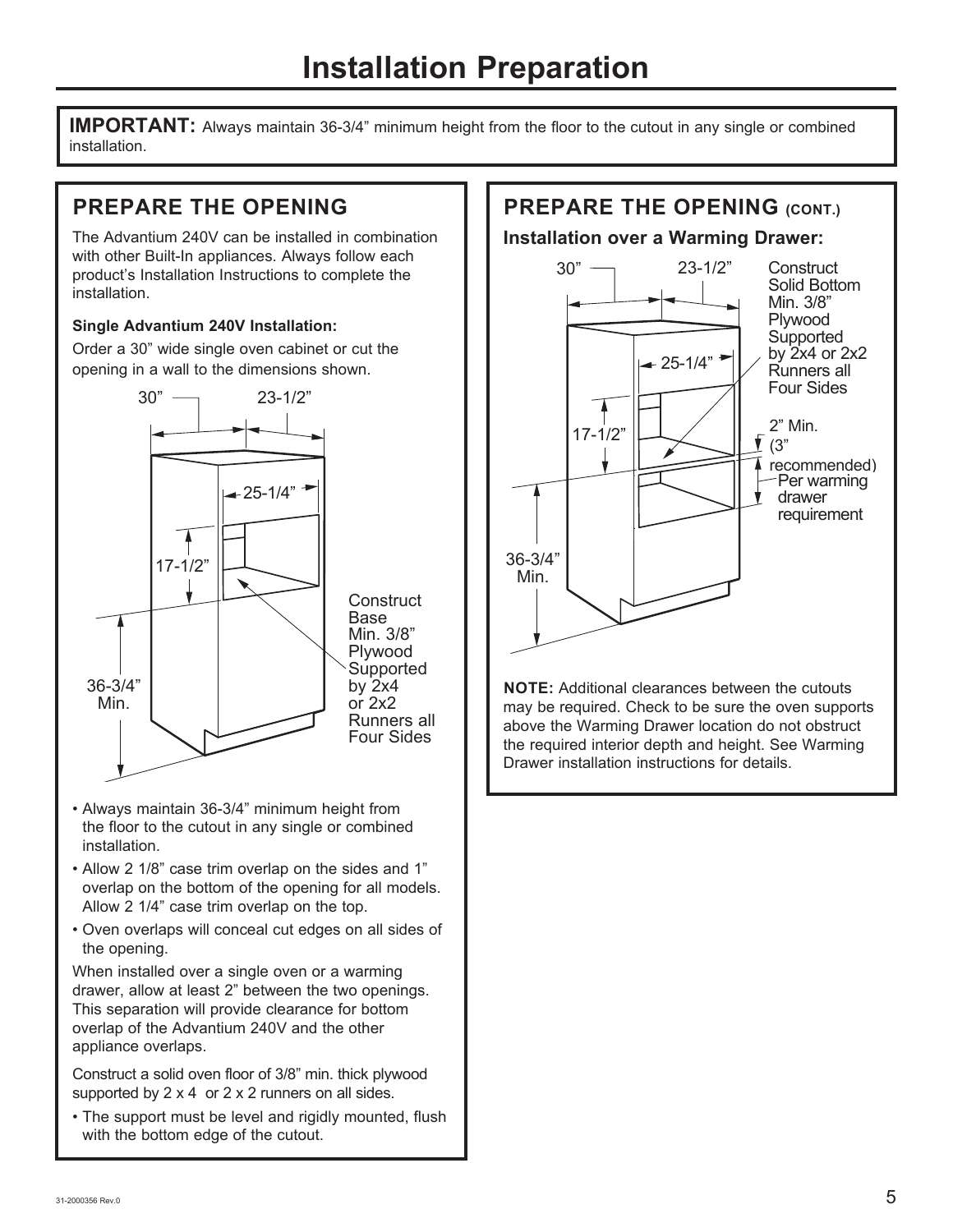**IMPORTANT:** Always maintain 36-3/4" minimum height from the floor to the cutout in any single or combined installation.



• If you are replacing an electric double oven with the combined installation of an Advantium 240V and a single oven, use the dimensions shown. The middle rail separating the two openings may need to be larger than the 2" minimum shown.



**NOTE:** Additional clearances between the cutouts may be required. Check to be sure the oven supports above the Warming Drawer location do not obstruct the required interior depth and height. See Warming Drawer installation instructions for details.

# **ACAUTION** For personal safety, the

mounting surface must be capable of supporting the cabinet load, in addition to the added weight of this approximate 80-pound oven, plus additional oven loads of up to 50 pounds or a total weight of 130 pounds.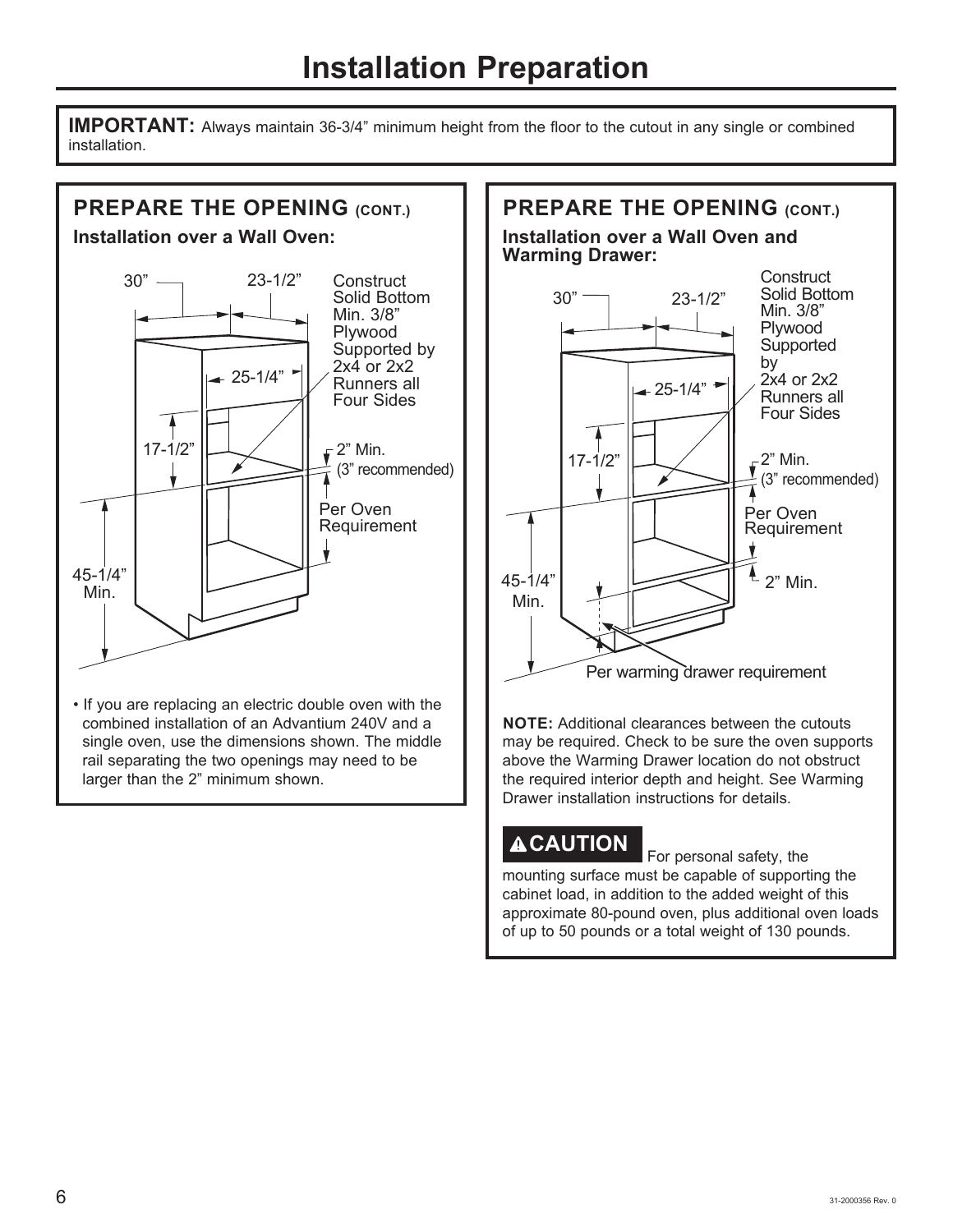### **PREPARE THE INTERIOR**

### **Cut and install side cleats:**

• Cut side wood cleats to height of cabinet opening and approx. 2-1/2" in depth. Install, on each side, 1-3/8" from the front face of the cabinet.

### **Cut and install bottom cleat:**

• Cut bottom wood cleat to a height of 1-1/8", a depth of the cabinet **minus** 1-3/8" and a width of 25-1/4" to fit between side cleats. Install onto the cabinet floor between the side cleats, push it all the way back against cabinet wall and make sure its front face aligns with the front faces of the side cleats (1-3/8" gap from the front cabinet face).



| l A | Side cleats depth          | $2 - 1/2$ " min.           |
|-----|----------------------------|----------------------------|
| в   | <b>Bottom cleat height</b> | $1 - 1/8"$                 |
| C   | <b>Bottom cleat depth</b>  | Cabinet depth minus 1-3/8" |
| D   | <b>Bottom cleat width</b>  | $25 - 1/4"$                |
|     | All three cleats           | $1 - 1/4"$                 |



### **PREPARE THE OPENING**

The Advantium Built-In Oven can be installed in combination with other Advantium Built-In ovens. Always follow each product's Installation Instructions to complete the installation.

### **Single Advantium Built-In Oven Installation:**

Cut the opening in a cabinet to the dimensions shown.



• The support must be level and rigidly mounted, flush with the bottom edge of the cutout.

|                                    | <b>Dimension F</b> |                           |
|------------------------------------|--------------------|---------------------------|
| <b>Approved Flush Installation</b> |                    | 1/8" Reveal   1/4" Reveal |
| Single Advantium                   | 30"                | $30-1/4"$                 |
| Over Warming Drawer                | 30"                | $30-1/4"$                 |
| Over Oven                          | 30"                | $30-1/4"$                 |
| Over Oven and Warming Drawer       | 30"                | $30 - \frac{1}{4}$        |

\*\* Top and bottom reveals are set to  $1/8$ ".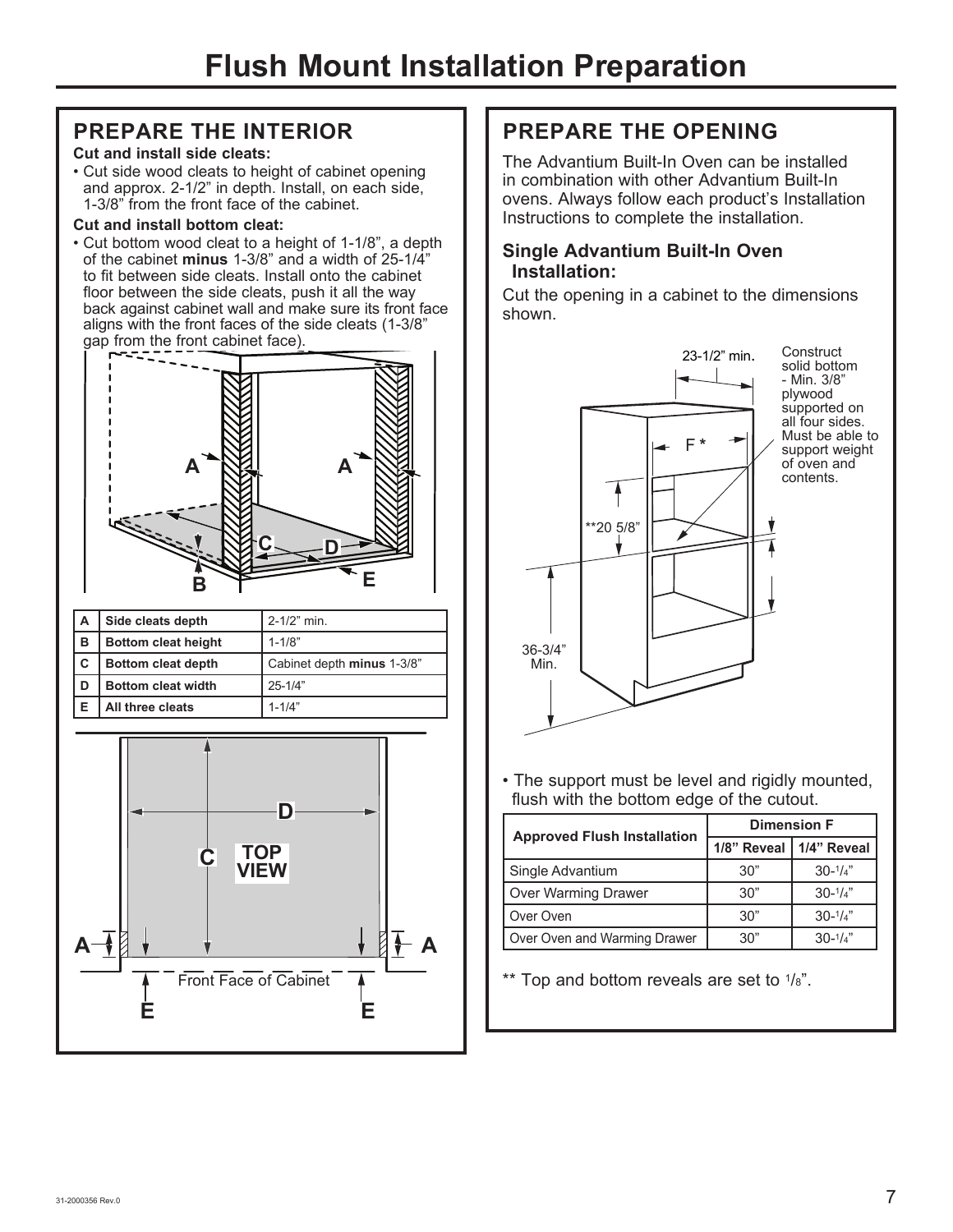### **Preparation with an Accessory Storage Drawer**

As needed, see the Standard Mount Installation Preparation OR Flush Mount Installation Preparation for

configuration details. Note the modified cutout height below.

# **PREPARE THE OPENING (cont.)**

The Advantium Built-In Oven can be installed in combination with other GE Appliances/Monogram appliances. Always follow each product's Installation Instructions to complete the installation.

### **Single Advantium Built-In Oven Installation:**

Order a 30Ǝ wide single oven cabinet or cut the opening in a wall to the dimensions shown.

### **STANDARD MOUNT:**



**Construct** solid bottom - Min. 3/8" plywood supported on all four sides. Must be able to support weight of oven and contents.

| <b>Dimension</b> | 1/8"<br><b>Reveal</b> | 1/4"<br>Reveal |
|------------------|-----------------------|----------------|
|                  | 30"                   | $30 - 1/4"$    |

# **FLUSH MOUNT:**  $23 - 1/2$ K\*  $24"$ 36-3/4<sup>Ǝ</sup> Min. **Construct** solid bottom - Min. 3/8" plywood supported on all four sides. Must be able to support weight of oven and contents.

- Allow 2-1/8" case trim overlap on the sides, 2-1/4" overlap on the top and 1Ǝ overlap on the bottom of the opening for all models.
- Oven overlaps will conceal cut edges on all sides of the opening.
- When installed over a single oven or a warming drawer, allow at least 2Ǝ between the two openings. This separation will provide clearance for bottom overlap of the Advantium Built-In Oven and the other appliance overlaps.
- The support must be level and rigidly mounted, flush with the bottom edge of the cutout.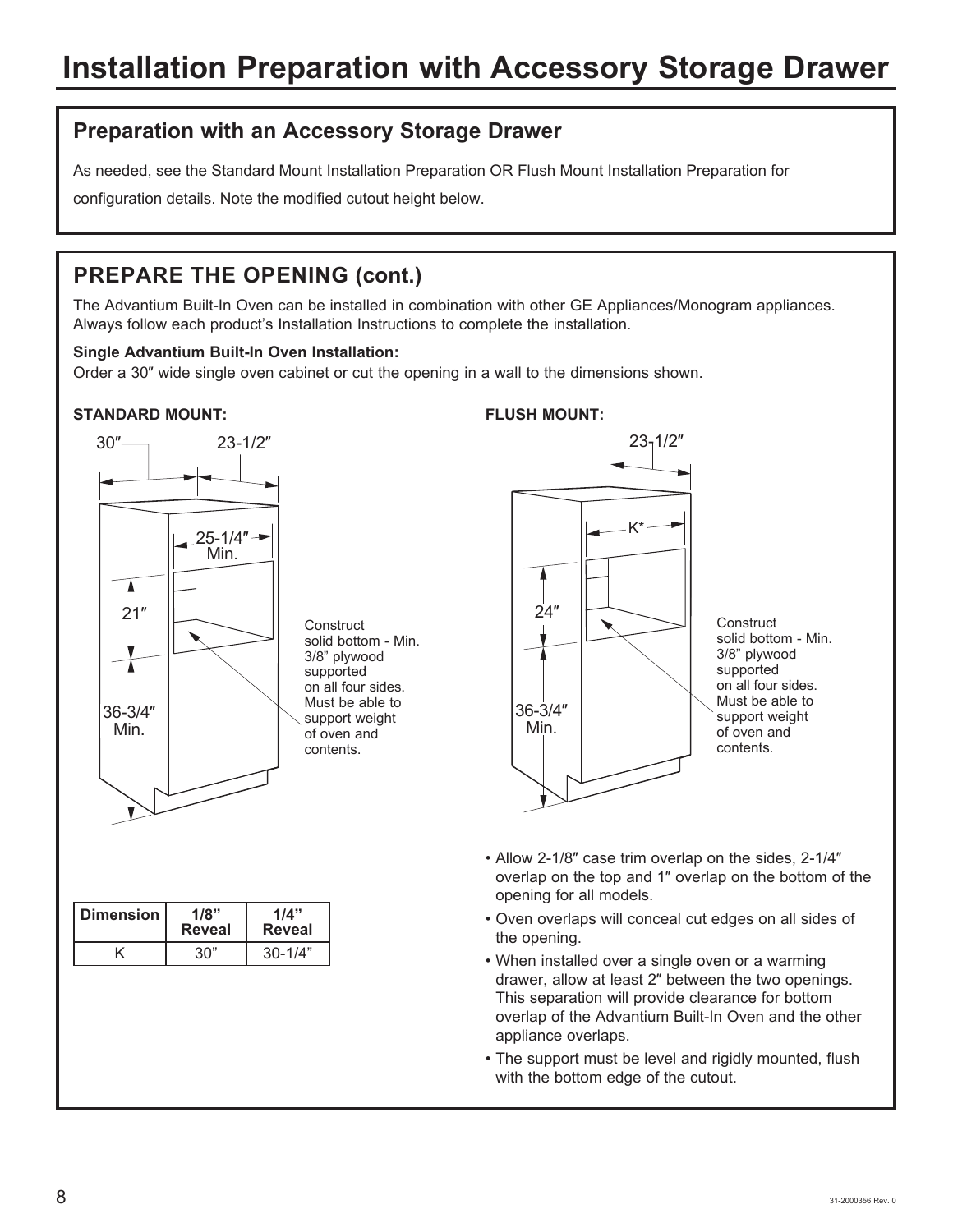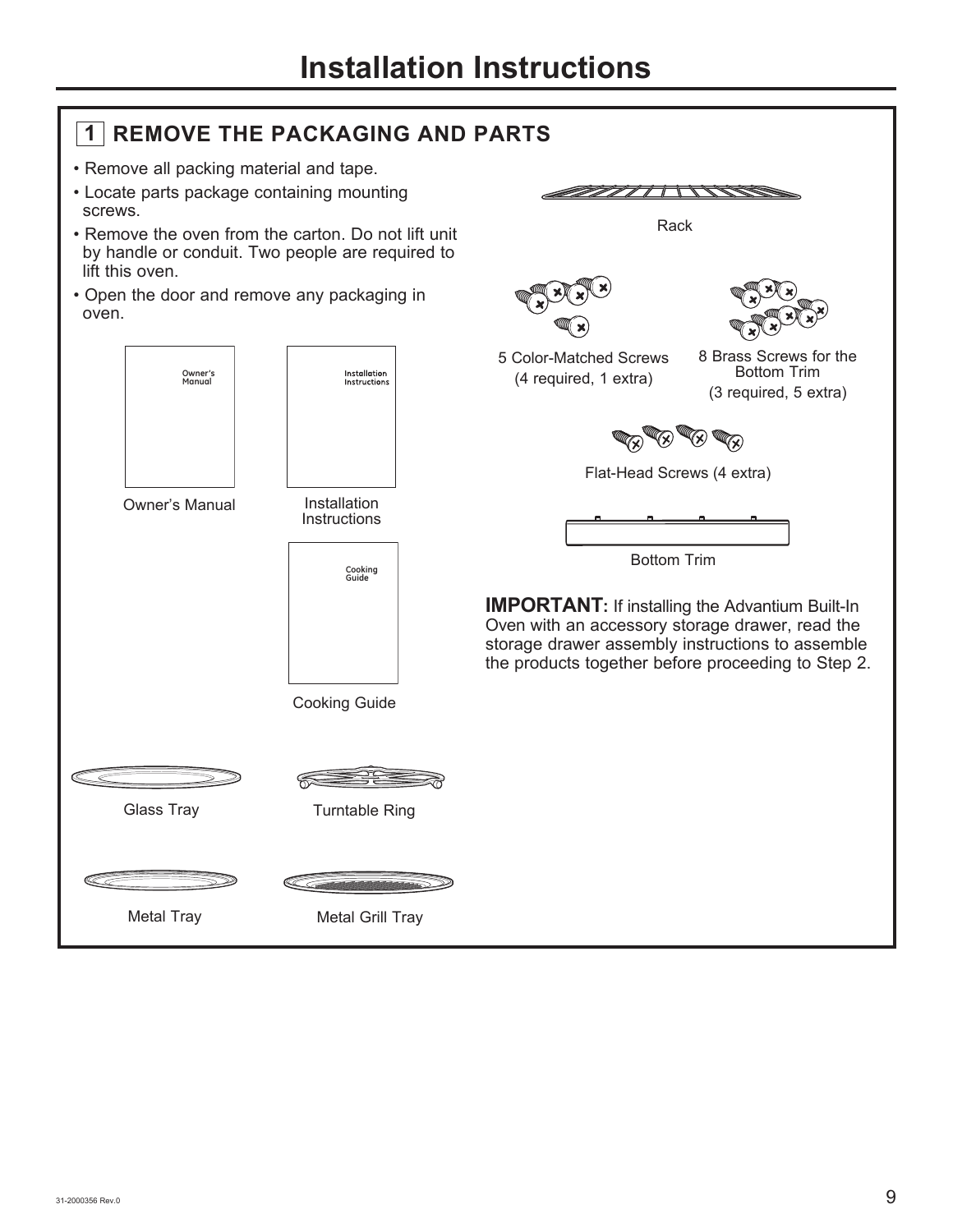### **2 ROUTE CONDUIT THROUGH CUTOUT**

**ACAUTION** Two people are required to lift the oven into the opening.

Grasp the bottom at front and rear. Discard foam base. DO NOT USE HANDLE OR CONDUIT TO LIFT THE OVEN. DAMAGE WILL OCCUR.

With oven in front of the cabinet opening:

- **•** Insert conduit into cabinet opening. Connect oven wiring and branch circuit.
- **•** Lift the oven into the opening while continuing to feed the conduit in the direction of the installed junction box. Be sure the conduit does not get pinched between the back of the oven and the cabinet wall.
- **•** Leave oven a few inches forward of the cabinet front frame. Do not push the unit all of the way into the cutout.



### **WARNING**

- **•** Disconnect power to the junction box before making the electrical connection.
- **•** Electrical ground is required on this appliance.
- **•** Do not connect the electrical supply until appliance is permanently grounded.

# **2 ROUTE CONDUIT THROUGH CUTOUT (CONT.)**

### **When connecting to a 3-conductor branch circuit:**

- **•** Connect oven red lead to branch circuit red lead.
- **•** Connect oven black lead to branch circuit black lead.
- **•** Connect oven green ground lead and white lead to branch circuit neutral (white or gray).



### **When connecting to a 4-conductor branch circuit:**

- **•** Connect oven red lead to branch circuit red lead.
- **•** Connect oven black lead to branch circuit black lead.
- **•** Break connection between oven white lead and oven green ground lead.
- **•** Connect oven white lead to branch circuit neutral lead (white or gray).
- **•** Connect oven green ground lead to branch circuit ground lead (green or bare copper).

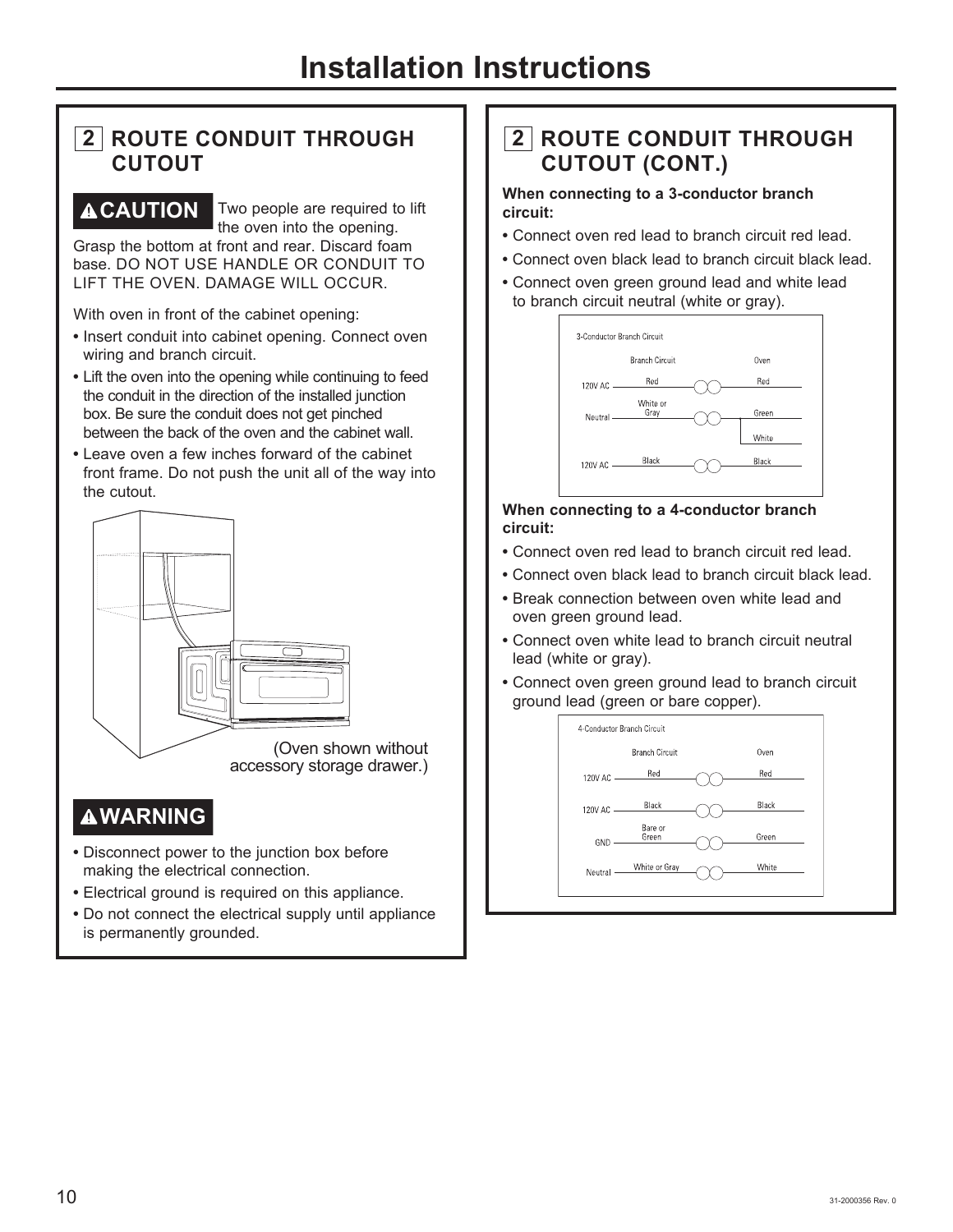# **3 INSTALL BOTTOM TRIM**

**NOTE:** If installing the Advantium 240 Oven with an accessory storage drawer, the bottom trim is not required. Proceed to Step 4.

**•** Align bottom trim tabs to slots in the bottom of the oven.



**•** Secure the bottom trim to the bottom of the oven using 3 brass screws provided.



# **4 INSTALL MOUNTING SCREWS**



- **•** Slide the oven the remaining way into the opening so that the side flanges and control panel are against the cabinet frame. Make sure that the oven is centered in the opening.
- **•** Open the door, place a turntable tray in the oven and make sure that the tray in the unit is level.
- **•** Drill pilot holes through the side flanges.
- **•** Drive the color matched screws into the side flanges. It is recommended that the screws be hand tightened.

### **If installing oven with an accessory storage drawer:**

- **•** Open the drawer.
- **•** Drill pilot holes through the side flanges.
- **•** Drive color match screws into the side flanges. It is recommended that the screws be hand tightened.



## **5 FINALIZE INSTALLATION**

- **•** Turn power on at the source. The interior light should come on when the door is opened.
- **•** Refer to Owner's Manual for operating instructions.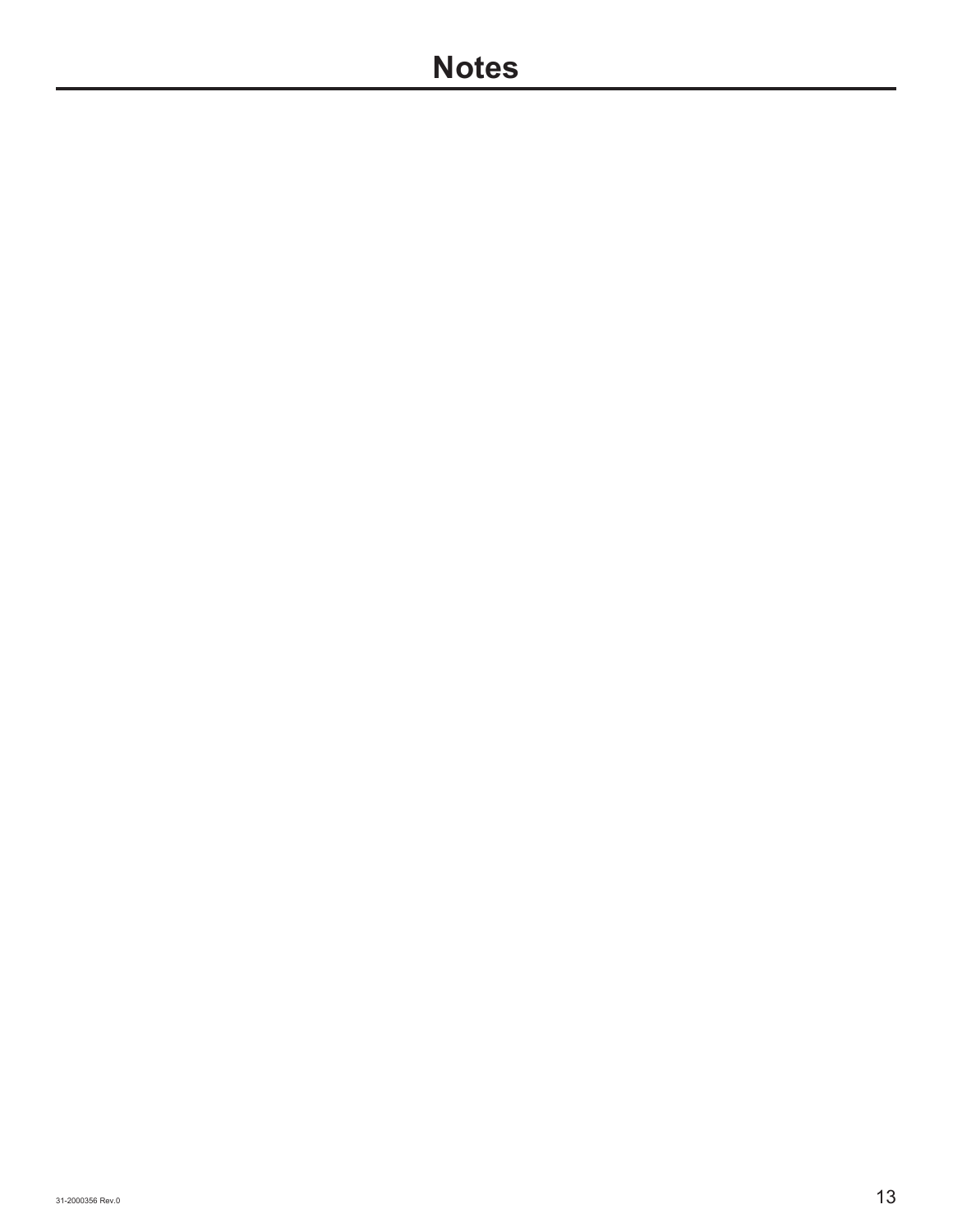**NOTE:** While performing installations described in this book, safety glasses or goggles should be worn.

**NOTE:** Product improvement is a continuing endeavor at General Electric. Therefore, materials, appearance and specifications are subject to change without notice.



Printed in China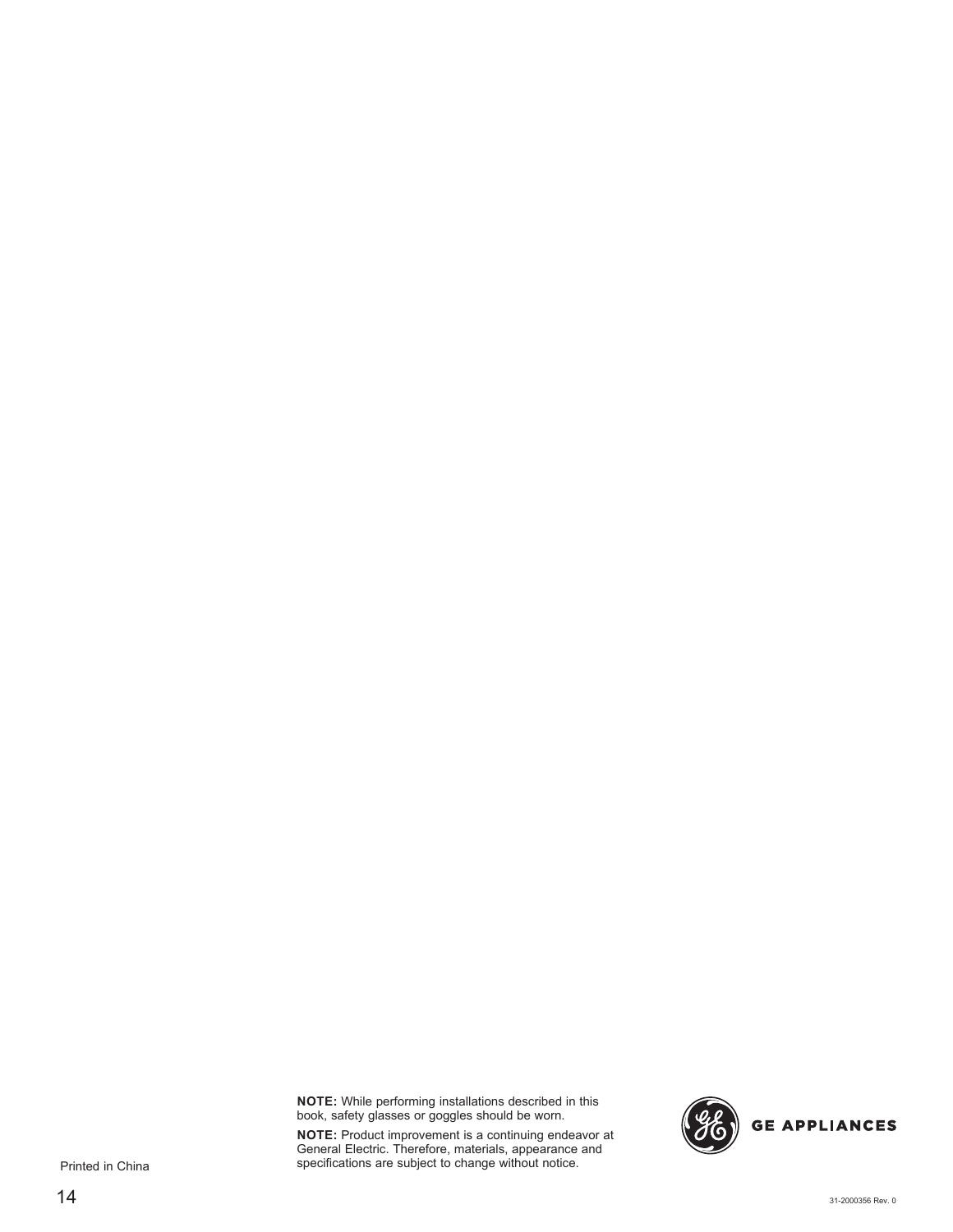# **Instrucciones de Instalación**

Horno Advantium® CSB923



**31-2000356 Rev.0** 03-19 GEA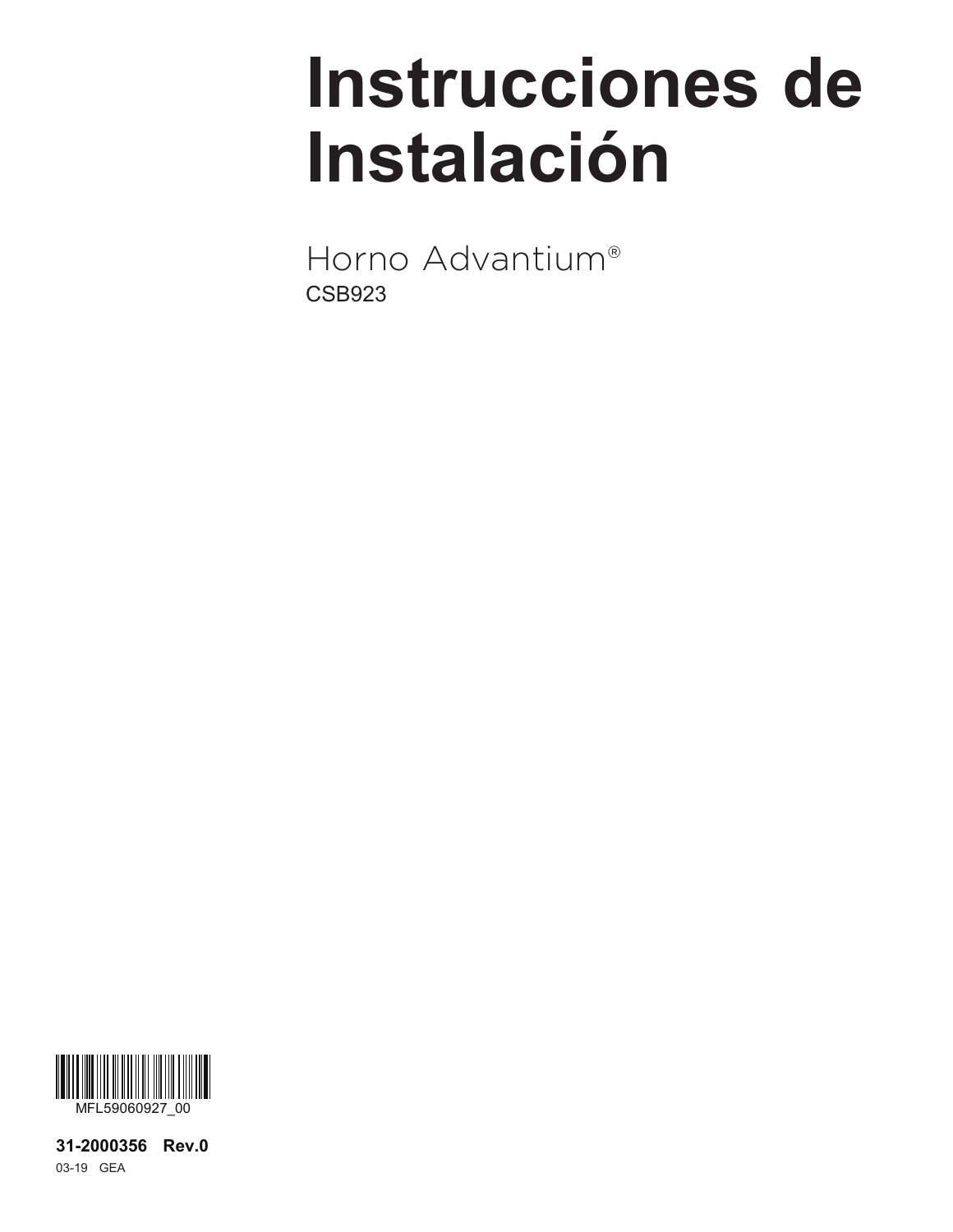# **ANTES DE COMENZAR**

**Lea estas instrucciones en su totalidad y atentamente.**

**IMPORTANTE —** Conserve estas instrucciones para uso del inspector local.

**IMPORTANTE —** Cumpla con todos los códigos y ordenanzas gubernamentales.

- **• Nota para el Instalador —** Asegúrese de que el Comprador conserve estas instrucciones.
- **• Nota para el Consumidor —** Guarde estas instrucciones con su Manual del Propietario para referencia futura.
- **Nivel de habilidad —** La instalación de este electrodoméstico requiere un nivel básico de habilidades mecánicas y eléctricas.
- **Tiempo de Compleción — 1 Hora.**
- Es responsabilidad del instalador realizar una instalación adecuada. Si se producen fallas en el producto debido a una instalación inadecuada, la garantía no cubrirá las mismas. Para obtener información sobre la garantía, consulte el Manual del Propietario.

 **NOTA:** Sólo se aprueba la instalación de este horno de acuerdo con los modelos específicos que aparecen etiquetados en esta unidad.

**IMPORTANTE —** Use este electrodoméstico sólo para su propósito original. Nunca use el electrodoméstico para calentar o calefaccionar una habitación. El uso prolongado del horno sin una ventilación adecuada puede ser riesgoso.

**PRECAUCIÓN** Para su seguridad personal, retire el fusible del hogar o el

disyuntor abierto antes de comenzar la instalación, a fin de evitar lesiones graves o una descarga mortal.

**PRECAUCIÓN** Para su seguridad personal, la superficie de instalación deberá

poder soportar la carga del gabinete, además del peso agregado del horno y el cajón, sumado esto a las cargas adicionales del horno.

### **CONTENIDO**

### **Información de Diseños**

Modelos Disponibles ....................................... 3 Dimensiones Y Espacios De Despeje Del Producto .................................................... 3 Herramientas Y Piezas Requeridas ................ 3 Planificación Anticipada .................................. 3

### **Preparación de la Instalación**

| Instrucciones De Conexión A Tierra  4          |
|------------------------------------------------|
| Instalar Caja de Conexiones4                   |
| Preparación De La Abertura (Instalación sin un |
| cajón de almacenamiento de accesorios)5        |
|                                                |
| Preparación con un cajón de almacenamiento     |
|                                                |
| Instrucciones de Instalación                   |
|                                                |
|                                                |
|                                                |
|                                                |
|                                                |
|                                                |

# **MODELOS DISPONIBLES**

### **Café Pro Models:**

CSB923P2NS1 - Acero Inoxidable CSB923P3ND1 - Negro Mate CSB923P4NW2 - Blanco Mate

### **Café Min Models:**

CSB923M2NS5 - Stainless Steel

\*Accessory Storage Drawer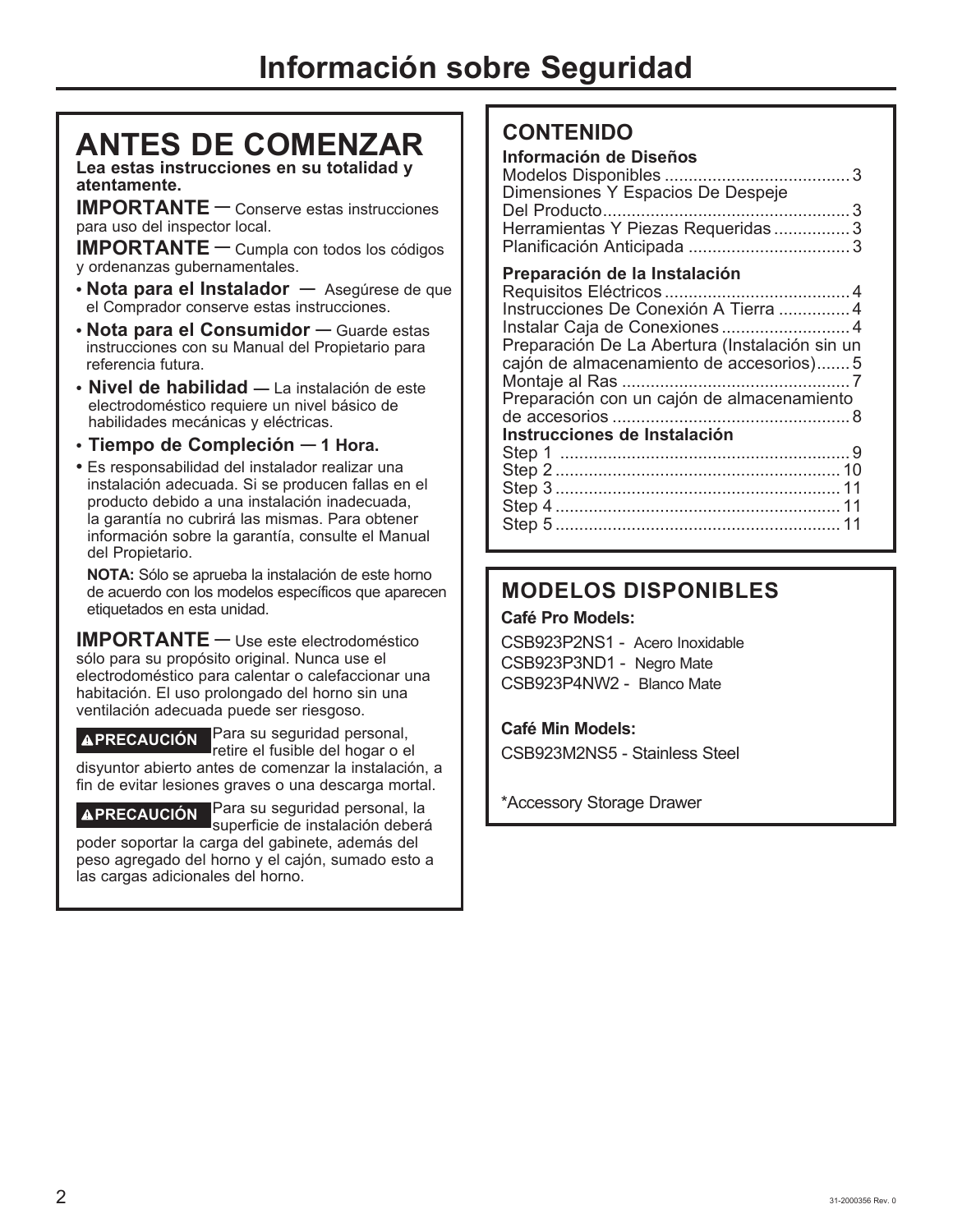### **DIMENSIONES Y ESPACIOS DE DESPEJE DEL PRODUCTO**





### **HERRAMIENTAS Y PIEZAS REQUERIDAS (NO SUMINISTRADAS)**

- Destornillador Phillips nº 2
- **•** Perforadora manual
- Taladro de alta velocidad, diámetro de 3/32"
- Destornillador con punta Phillips de 3/8"
- Nivel
- Sierra
- Contrachapado para piso de un mín. de 3/8" (si se requiere)
- Tornillos de madera y otras herramientas para instalar el riel o el estante para sostener el horno (si se requiere)
- Anteojos o gafas de seguridad

### **INSTALACIÓN DEL MONTAJE AL RAS (Monogram únicamente)**

Este método de instalación permite que la cara de la unidad quede alineada con la cara del gabinete.

### **IMPORTANTE: SE REQUIERE UN NIVEL DE HABILIDAD ALTO EN CARPINTERÍA. Se podrán adquirir gabinetes no estándares.**

La instalación al ras del horno hará que se expongan los extremos del marco de la cara del gabinete.

Los ristreles laterales podrán quedar visibles y deberán poseer una superficie acabada.

# **PLANIFICACIÓN ANTICIPADA**

- **•** Estos hornos pueden ser instalados directamente en un gabinete para horno de 30" de ancho, utilizando la instalación estándar.
- **•** Las dimensiones de altura de la abertura son diferentes para las instalaciones con un cajón de almacenamiento de accesorios. Asegúrese de usar el recorte correcto al preparar la abertura.

**IMPORTANTE:** este horno no está aprobado para su uso por encima de otro horno Advantium Speedcook incorporado, una instalación de lado a lado o debajo de una encimera.

- Para seguridad personal, este horno no se puede instalar en un gabinete como una isla o península.
- El horno debe instalarse al menos a 36-3 / 4 "sobre el piso.
- Deje espacio para esquinas, paredes, cajones, etc. adyacentes.
- Los gabinetes instalados adyacentes a los hornos de pared deben tener una especificación de adhesión de al menos 194 ° F de temperatura.
- Deje espacio en relación a las esquinas adyacentes, paredes, cajones, etc.
- Las alacenas instaladas al lado de hornos de pared deben tener una especificación de adhesión de potencia de temperatura de por lo menos 194°F.

El horno debe ser instalado de forma segura en un gabinete que esté adherido de manera firme a la estructura de la casa. Cualquier peso sobre la puerta del horno podrá hacer que éste se incline y se produzcan lesiones. Nunca permita que nadie se trepe, siente, pare ni cuelgue de la puerta del horno.Si instalará el accesorio para cajones, el cajón deberá ser ensamblado al horno antes de la instalación en el gabinete. Consulte las Instrucciones de Ensamble del Cajón de Almacenamiento de Accesorios.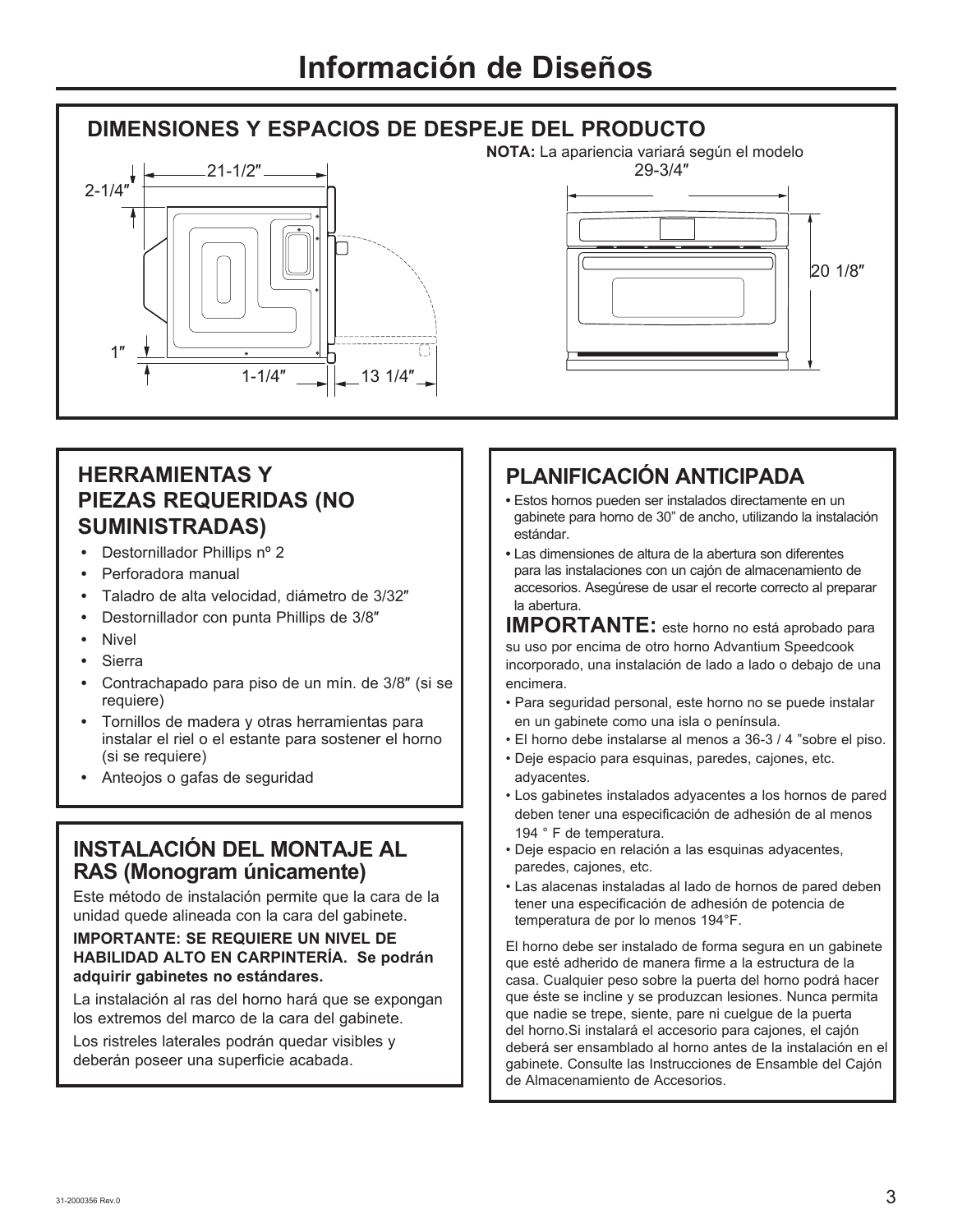# **REQUISITOS ELÉCTRICOS**

### **Instalación única de advantium**

La calificación del producto es 120/208 o 120/240 voltios, 60 hz,

30 Amperios. Este producto debe estar conectado a un circuito de alimentación con el voltaje y la frecuencia adecuados y estar protegido por un fusible de retardo de tiempo o un disyuntor. La energía se debe suministrar desde un circuito derivado separado de 30 amperios. El tamaño del cable debe cumplir con los requisitos del código eléctrico nacional o el código local vigente.

### **Instalación combinada de advantium y horno de pared**

Cuando se instale en combinación con un horno de pared simple, use cajas de conexiones eléctricas separadas.

Consulte las instrucciones de instalación del horno individual para conocer los requisitos eléctricos de ese producto.

Estas conexiones deben ser realizadas por un electricista calificado. Todas las conexiones eléctricas deben cumplir con el código eléctrico nacional o los códigos locales vigentes.

**Instalación combinada de cajones advantium y warming**

Al instalar el horno advantium sobre un cajón de calentamiento eléctrico, debe instalarse un receptáculo separado con conexión a tierra de 120v, 60hz. Vea las instrucciones incluidas con el cajón calentador.

### **ADVERTENCIA**

- El encendido eléctrico al circuito paralelo deberá estar apagado mientras se realizan las conexiones de línea.
- Use conductores de cobre únicamente.
- Este electrodoméstico requiere que se realice una conexión a tierra. El extremo libre del cable verde (cable a tierra) debe estar conectado a una conexión a tierra adecuada. Este cable debe permanecer conectado a la conexión a tierra del horno.
- Si la tubería de agua fría presenta interrupciones por plásticos, juntas, conexiones de uniones u otros materiales aislantes, NO use la misma como conexión a tierra.
- NO se debe conectar a tierra en una tubería de suministro de gas.

### REQUISITOS ELÉCTRICOS (Cont)

- NO posee un fusible en el circuito neutro o de conexión a tierra. Un fusible en el circuito neutro o de conexión a tierra podría ocasionar una descarga eléctrica.
- Consulte a un electricista calificado o personal del servicio si tiene dudas de que el electrodoméstico se encuentre conectado a tierra apropiadamente.

Si no se siguen estas instrucciones, se podrán producir lesiones graves o la muerte.

conductores del circuito y conectado al terminal de tierra del

# **INSTRUCCIONES DE CONEXIÓN A TIERRA**

**ADVERTENCIA El uso inadecuado del enchufe de conexión a tierra puede provocar un riesgo de descarga eléctrica.**

Este electrodoméstico debe estar conectado a un sistema de cableado de metal permanente con conexión a tierra o se debe tender un conducto para la conexión a tierra del equipo con los

equipo o al conductor de suministro del electrodoméstico.

# **INSTALAR CAJA DE CONEXIONES**

El conducto se encuentra en la parte superior derecha en la parte posterior del horno.

Ubique e instale la caja de conexiones al alcance del conducto del horno.

- A través de los lados izquierdo o derecho de la pared del gabinete y en el gabinete adyacente.
- O bien, a través del piso recortado.
- O bien, en el armario superior.

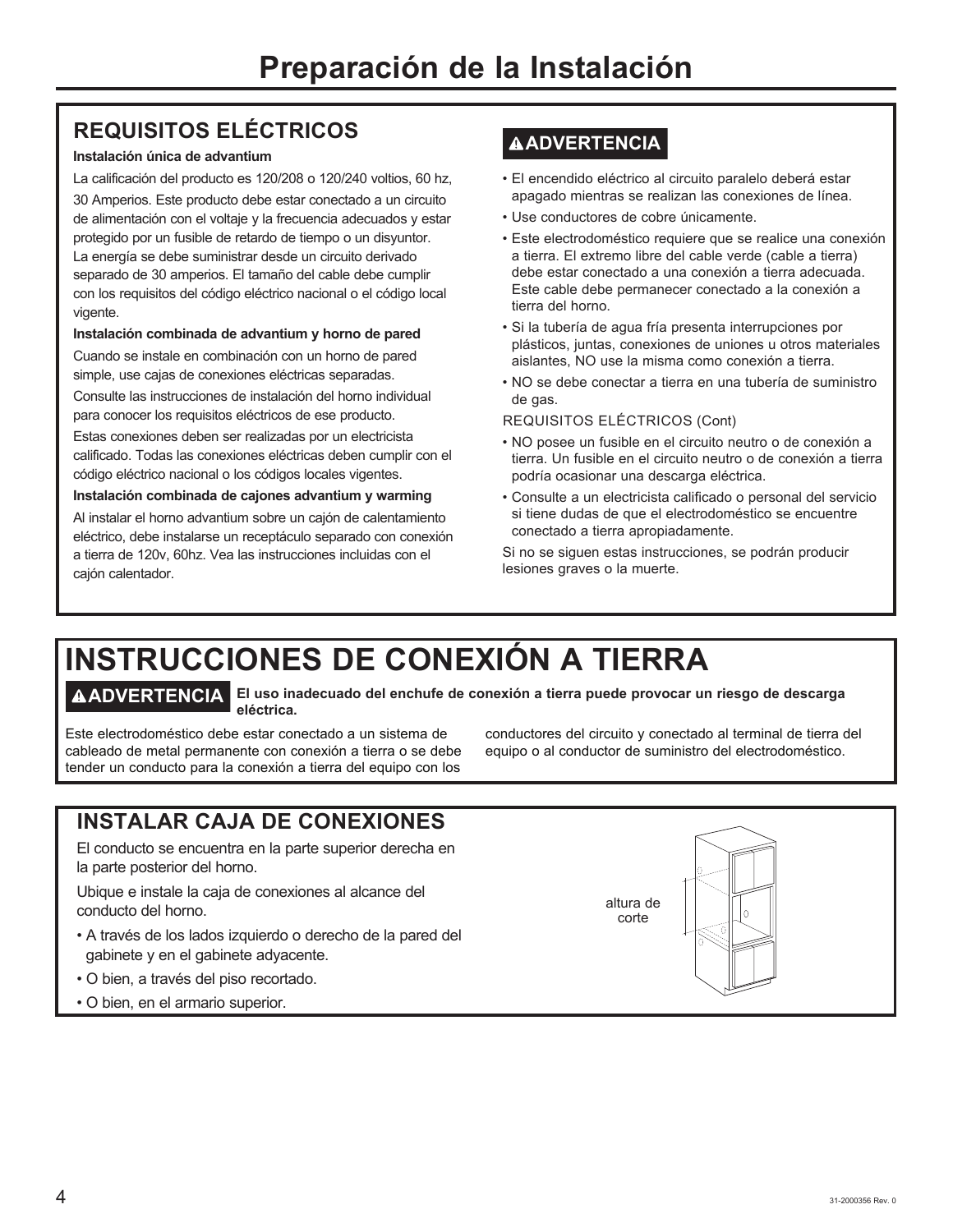# **Preparación de la Instalación**

**IMPORTANTE:** Mantenga siempre una altura mínima de 36-3 / 4 "desde el piso hasta el recorte en cualquier instalación individual o combinada.

# **PREPARACIÓN DE LA ABERTURA**

El Advantium 240V se puede instalar en combinación con otros dispositivos integrados. Siga siempre las instrucciones de instalación de cada producto para completar la instalación.

Instalación única de Advantium 240V:

Solicite un gabinete de un horno de 30 "de ancho o corte la abertura en una pared a las dimensiones que se muestran.



Mantenga siempre una altura mínima de 36-3 / 4 "desde el piso hasta el recorte en cualquier instalación individual o combinada.

- Permita que la superposición de los adornos de la caja de 2 1/8 "en los lados y la superposición de 1" en la parte inferior de la abertura para todos los modelos. Deje un solape de 2 1/4 "en la parte superior.
- Las superposiciones del horno ocultarán los bordes cortados en todos los lados de la abertura.
- Cuando se instale sobre un solo horno o un cajón calentador, deje al menos 2 "entre las dos aberturas. Esta separación proporcionará espacio libre para la superposición de la parte inferior del Advantium 240V y las otras superposiciones del dispositivo.
- Construya un piso de horno sólido de 3/8 "min. madera contrachapada gruesa soportada por 2 x 4 o 2 x 2 corredores en todos los lados.
- El soporte debe estar nivelado y rígidamente montado, al ras con el borde inferior del recorte.

### **PREPARACIÓN DE LA ABERTURA (CONT.)**

**Instalación sobre un Cajón para Calentar:**



**NOTA:** Se podrán requerir despejes adicionales entre los recortes. Asegúrese de que los soportes del horno sobre la ubicación del Cajón para Calentar no obstruyan la profundidad y altura internas requeridas. Para más detalles, consulte las instrucciones de instalación del Cajón para Calentar.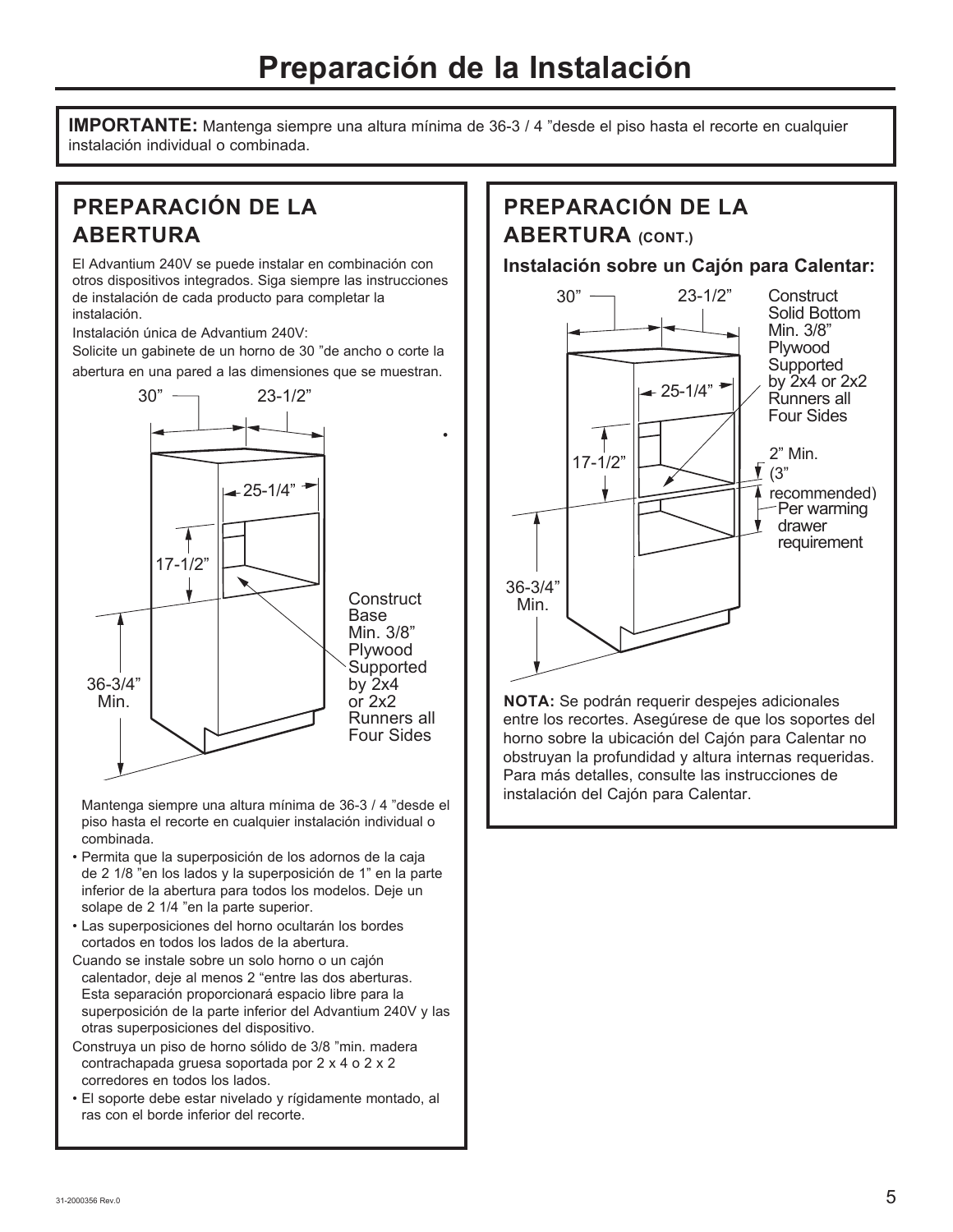**IMPORTANTE:** Mantenga siempre una altura mínima de 36-3 / 4 "desde el piso hasta el recorte en cualquier instalación individual o combinada.

### **PREPARACIÓN DE LA ABERTURA (CONT.) Instalación sobre un horno de pared:** \* Si reemplazará un horno eléctrico  $30"$  23-1/2"  $\leftarrow$  25-1/4" 17-1/2"  $\Box$   $\Box$   $\Box$   $\Box$   $\Box$   $\Box$  Min. de 2" (3" Recomendado) Mín. de 45 ¼" Construya un fondo sólido, sostenido por un contrachapado de un mínimo de 3/8" sobre los cuatro lados. Deberá poder sostener el peso del horno y sus contenidos. De Acuerdo con los Requisitos del Horno

doble por la instalación combinada de un Advantium y un horno simple, use las dimensiones mostradas. Es posible que el riel intermedio que separa las dos aberturas deba ser más largo que el de un mínimo de 2" mostrado.

### **PREPARACIÓN DE LA ABERTURA** (CONT.)

**Instalación sobre un horno de pared y un cajón calentador:**



**NOTA:** Se podrán requerir despejes adicionales entre los recortes. Asegúrese de que los soportes del horno sobre la ubicación del Cajón para Calentar no obstruyan la profundidad y altura internas requeridas. Para más detalles, consulte las instrucciones de instalación del Cajón para Calentar.

**PRECAUCIÓN** Para su seguridad personal, la superficie de instalación deberá poder soportar la carga del gabinete, además del peso agregado del horno y el cajón, sumado esto a las cargas adicionales del horno.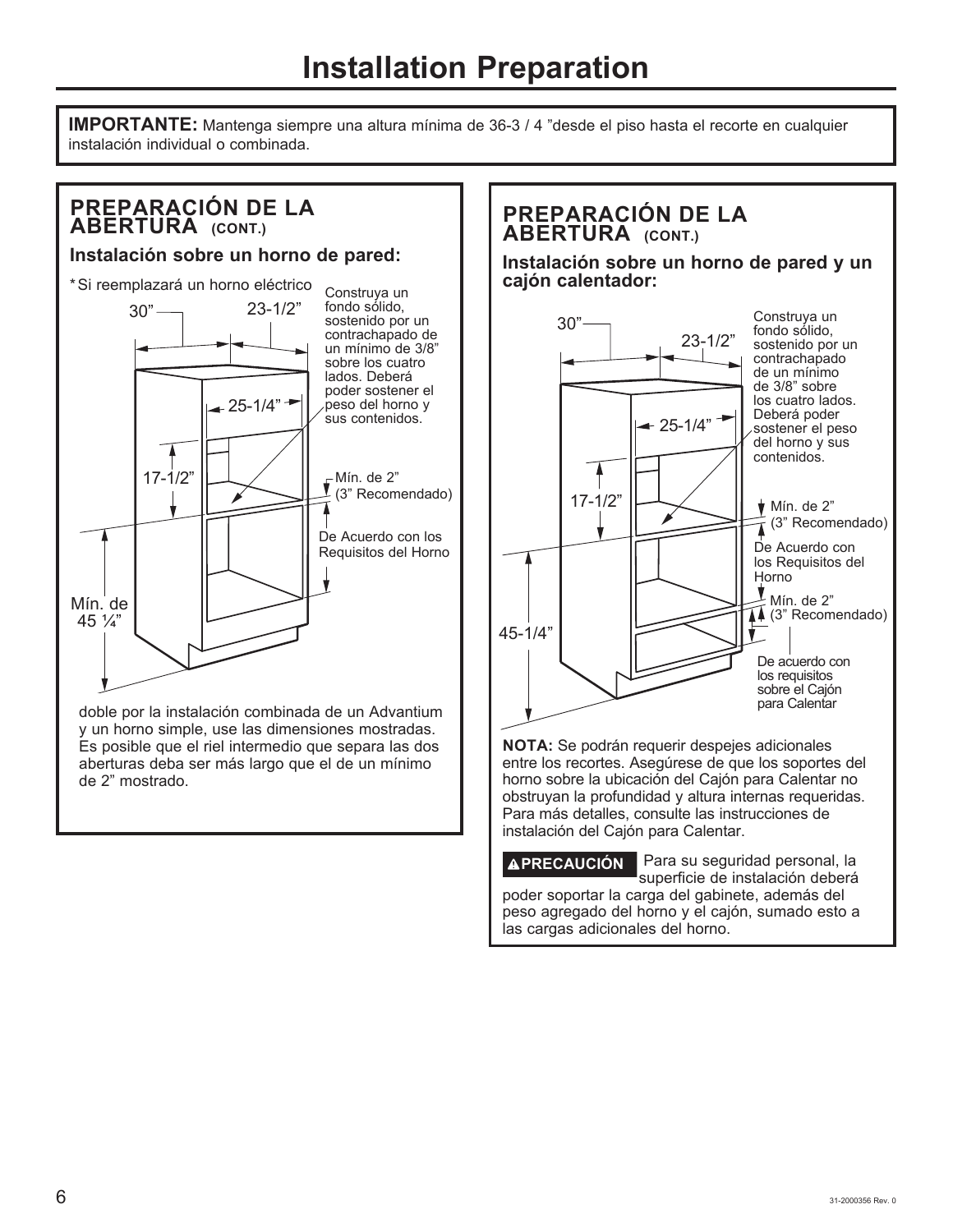### **PREPARE EL INTERIOR**

### **Corte e instale los ristreles laterales:**

• Corte los ristreles de madera laterales a la altura de la abertura del gabinete y a aproximadamente 2 1/2" de profundidad. Instale, a cada lado, a 1 3/8" desde la cara frontal del gabinete.

### **Corte e instale el ristrel inferior:**

• Corte el ristrel de madera a una altura de 1 1/8", una profundidad del gabinete menos 1 3/8" y un ancho de 25 ¼" para que coincida entre los ristreles laterales. Instale en el piso del gabinete entre los ristreles laterales, persione el mismo completamente hacia atrás contra la pared del gabinete y asegúrese de que su cara frontal se alinee con las caras frontales de los ristreles laterales (brecha de 1 3/8" desde la cara frontal del gabinete).





# **PREPARACIÓN DE LA ABERTURA**

El Advantium puede ser instalado junto con otros electrodomésticos. Siempre siga las instrucciones de instalación de cada producto, a fin de completar la instalación.

### **Instalación Simple de Advantium**

Corte la abertura en un gabinete siguiendo las



dimensiones mostradas.

• El soporte debe estar nivelado y montado de forma rígida, al ras con el extremo inferior de la abertura.

| Instalación al Ras Aprobada                            | Dimensión F  |                    |
|--------------------------------------------------------|--------------|--------------------|
|                                                        | Fuga de 1/8" | Fuga de 1/4"       |
| <b>Advantium Simple</b>                                | 30"          | $30 - \frac{1}{4}$ |
| Sobre el Cajón para Calentar                           | 30"          | $30 - \frac{1}{4}$ |
| Sobre el Horno                                         | 30"          | $30 - \frac{1}{4}$ |
| Sobre el Horno y el Cajón para<br>Calentar             | 30"          | $30 - \frac{1}{4}$ |
| Sobre el Horno con Velocidad de<br>Cocción Incorporada | 30"          | $30-1/4"$          |

\*\* Las fugas superior e inferior están configuradas en 1/8".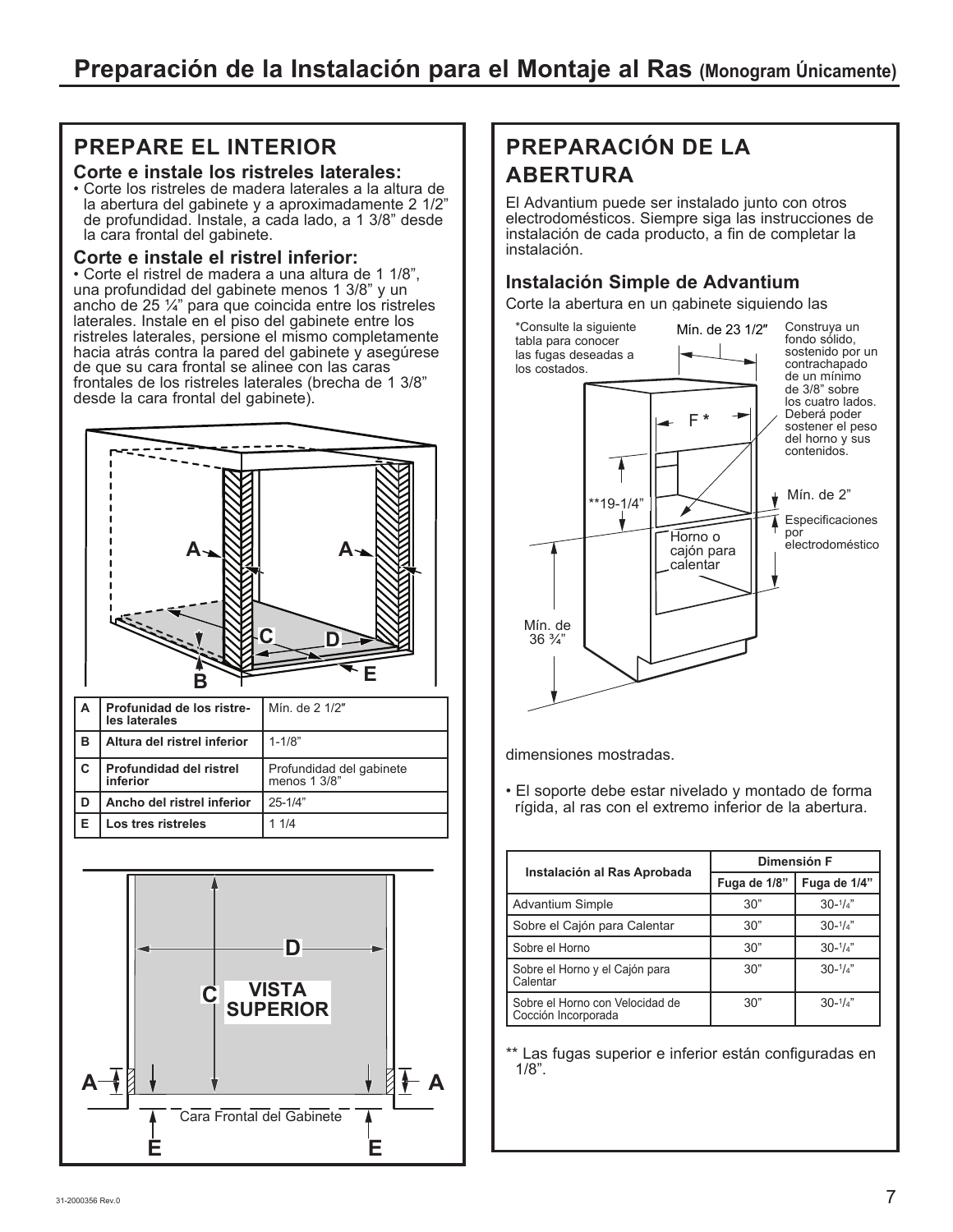### **Preparación con un cajón de almacenamiento de accesorios**

Según sea necesario, consulte la Preparación para la instalación del montaje estándar O la Preparación para

la instalación del montaje empotrado para obtener detalles de configuración. Tenga en cuenta la altura de corte

modificada a continuación

# **PREPARACIÓN DE LA ABERTURA (cont.)**

El Advantium puede ser instalado junto con otros electrodomésticos. Siempre siga las instrucciones de instalación de cada producto, a fin de completar la instalación.

### **Instalación Simple de Advantium:**

Ordene un gabinete para horno simple de 30" de ancho o recorte la abertura en una pared siguiendo las dimensiones mostradas.

# **MONTAJE ESTÁNDAR**



Construya un fondo sólido, sostenido por un contrachapado de un mínimo de 3/8" sobre los cuatro lados. Deberá poder sostener el peso del horno y sus contenidos.



**INSTALACIÓN DEL MONTAJE AL RAS** 

sostenido por un contrachapado de un mínimo de 3/8" sobre los cuatro lados. Deberá poder sostener el peso del horno y sus contenidos.

\*Consulte la siguiente tabla para conocer las fugas deseadas a los costados.

| Dimensión   Fuga de | 178" | Fuga de<br>114" |
|---------------------|------|-----------------|
|                     | 30"  | $30 - 1/4"$     |

• Permita que haya una superposición de la moldura de la caja de 2 1/8" sobre los costados, una superposición de 2 1/4" en la parte superior, y una superposición de 1" en la parte inferior de la abertura para todos los modelos.

36-3/4Ǝ

- Las superposiciones del horno ocultarán los extremos cortantes sobre todos los costados de la abertura.
- Cuando se instale sobre un horno simple o sobre un cajón para calentar, deje por lo menos 2" entre las dos aberturas. Esta separación brindará espacio para la superposición inferior del Advantium y las superposiciones de los demás electrodomésticos.

• El soporte debe estar nivelado y montado de forma rígida, al ras con el extremo inferior de la abertura.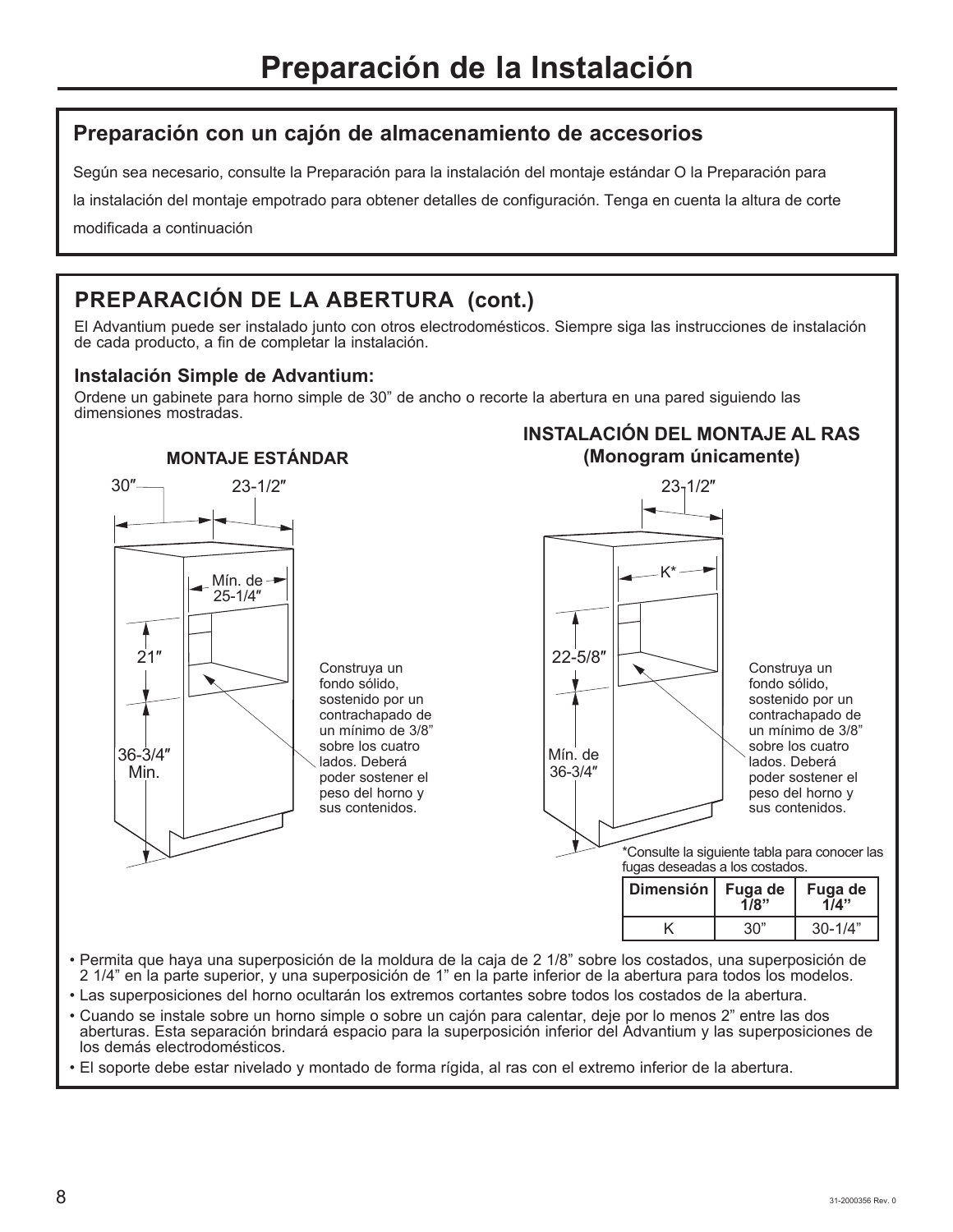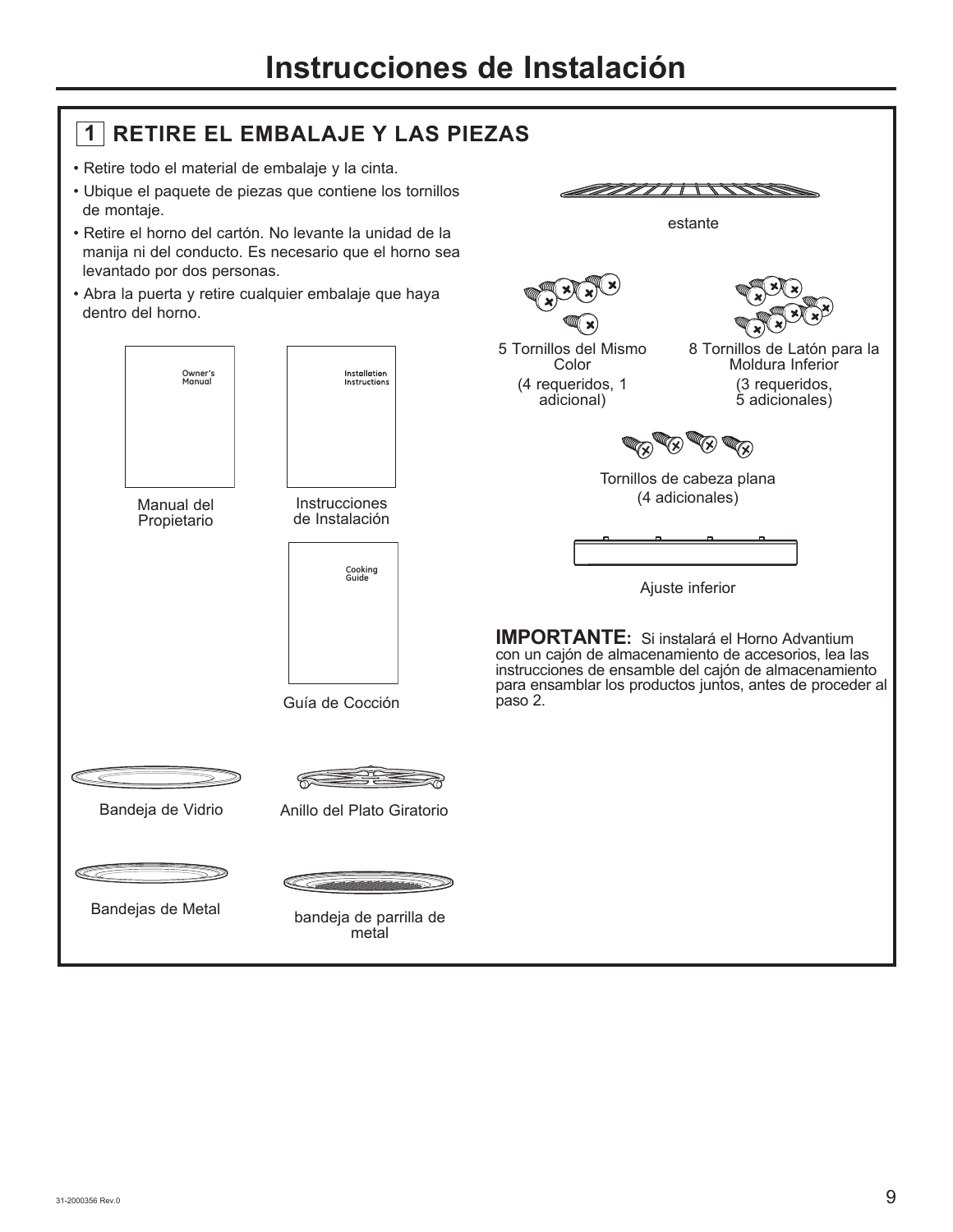## **2 CONDUCTO DE LA RUTA A TRAVÉS DEL RECORTE**

**APRECAUCIÓN** Se requieren dos personas para levantar el horno en la abertura. Sujete la parte inferior en la parte delantera y trasera. Deseche la base de espuma. No use la manija ni el conducto para levantar el horno. se producirá daño

Con horno delante de la abertura del armario:

- Inserte el conducto en la abertura del gabinete. Conecte el cableado del horno y el circuito derivado.
- Levante el horno en la abertura mientras continúa alimentando el conducto en la dirección de la caja de conexiones instalada. Asegúrese de que el conducto no quede atrapado entre la parte posterior del horno y la pared del gabinete.
- Deje el horno unos centímetros por delante del marco frontal del gabinete. No empuje la unidad por completo en el corte.



### **ADVERTENCIA**

- Desconecte la alimentación de la caja de conexiones antes de realizar la conexión eléctrica.
- Se requiere conexión a tierra eléctrica en este aparato.
- No conecte el suministro eléctrico hasta que el aparato esté conectado a tierra de forma permanente.

### **2 CONDUCTO DE LA RUTA A TRAVÉS DEL RECORTE (CONT.)**

**Cuando se conecta a un circuito derivado de 3 conductores:**

- **Conecte el cable rojo del horno al cable rojo del circuito derivado.**
- **Conecte el cable negro del horno al cable negro del circuito derivado.**
- **Conecte el cable de tierra verde del horno y el cable blanco.**





**Cuando se conecta a un circuito derivado de 4 conductores:**

- **Conecte el cable rojo del horno al cable rojo del circuito derivado.**
- **Conecte el cable negro del horno al cable negro del circuito derivado.**
- **Interrumpa la conexión entre el cable blanco del horno y el cable de tierra verde del horno.**
- **Conecte el cable blanco del horno al cable neutro del circuito derivado (blanco o gris).**
- **Conecte el cable de tierra verde del horno al cable de tierra del circuito derivado (verde o cobre desnudo).**

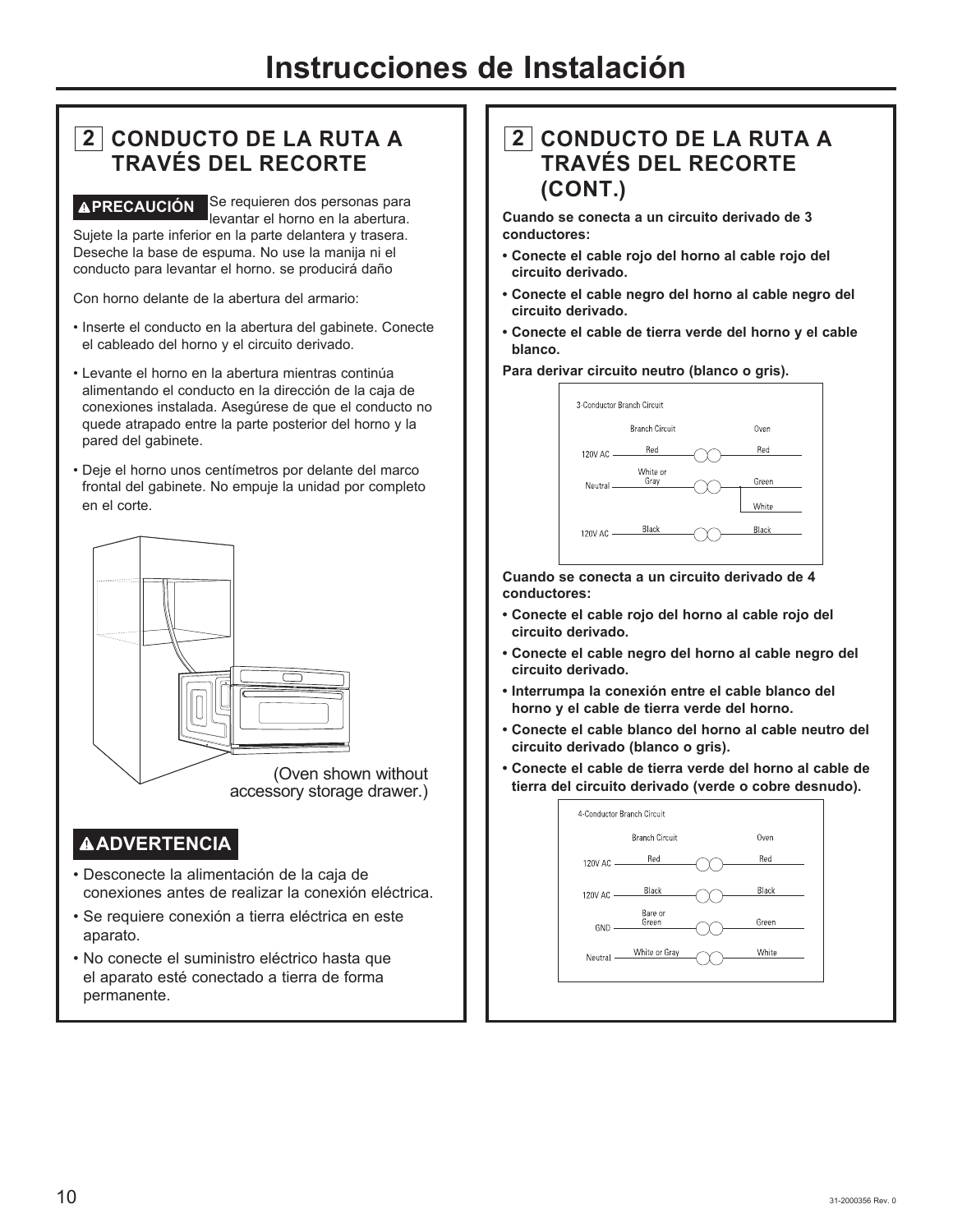### **3 INSTALE LA MOLDURA INFERIOR**

**NOTA:** Si instala el horno Advantium 240 con un cajón de almacenamiento de accesorios, no se requiere el adorno inferior. Continúe con el paso 4.

• Alinee las lengüetas del borde inferior con las ranuras en la parte inferior del horno.



• Asegure la moldura inferior a la parte inferior del horno utilizando 3 tornillos de latón proporcionados



# **4 INSTALACIÓN DE LOS TORNILLOS DE MONTAJE**

- **•** Deslice el horno por el resto del recorrido hasta la abertura, de modo que las pestañas laterales y el panel de control queden contra la estructura del gabinete. Asegúrese de que el horno quede centrado en la abertura.
- **•** Abra la puerta, coloque una bandeja giratoria en el horno y asegúrese de que la misma quede nivelada en la unidad.
- **•** Haga agujeros piloto a través de las pestañas laterales.
- **•** Coloque los tornillos del mismo color en las pestañas laterales. Se recomienda que los tornillos sean ajustados de forma manual.

### **Si instalará el horno con un cajón de almacenamiento de accesorios:**

- **•** Abra el cajón.
- **•** Haga agujeros piloto a través de las pestañas laterales.
- **•** Coloque los tornillos del mismo color en las pestañas laterales. Se recomienda que los tornillos sean ajustados de forma manual.



# **5 FINALIZACIÓN DE LA INSTALACIÓN**

- **•** Presione el encendido. La luz interna se deberá encender cuando la puerta se abra.
- **•** Para acceder a instrucciones de uso, consulte el Manual del Propietario.